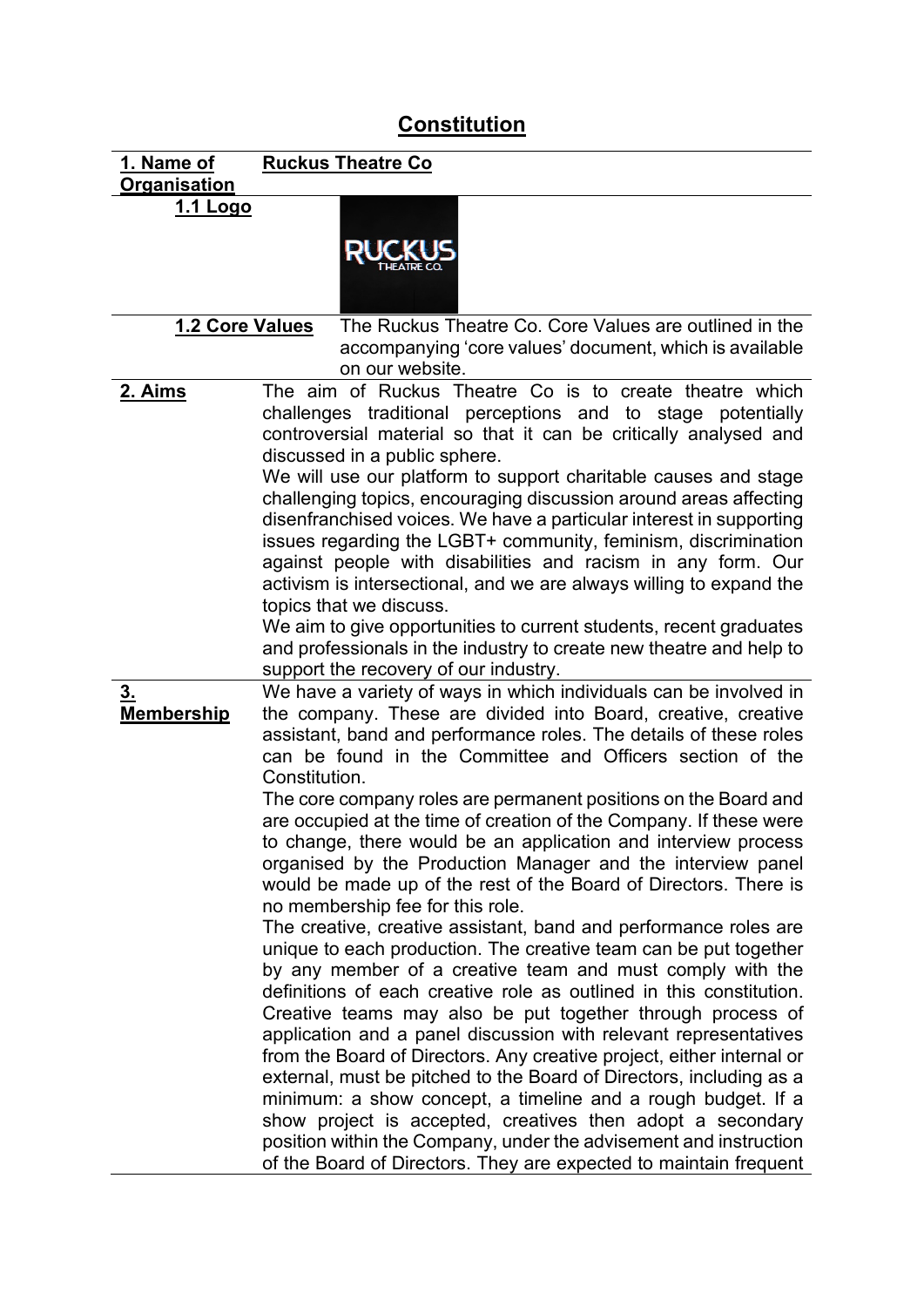and detailed communication with the Board of Directors. There is no membership fee for this role. Going forwards, no individual will be able to simultaneously act as a Board member/creative/creative assistant/band and a performer. This includes if there are multiple show projects happening simultaneously.

The creative assistant roles will be assigned by process of application and a panel discussion by the various creatives that require an assistant alongside relevant representatives from the Board of Directors. There is no membership fee for this role.

The performance roles will be assigned by process of an audition, with the option of a recall process, which will be run by the creative team and supervised by at least one member of the Board of Directors. There is no membership fee for this role.

## **Ceasing to be a Member**

Members may resign at any time in writing to the official Ruckus communications email, i.e. [ruckustheatre@gmail.com.](mailto:ruckustheatre@gmail.com) This email must be addressed to either: the Board of Directors, the Production Manager or the Secretary. Members will be expected to give a substantive reason for wishing to leave the Company and may request a meeting with the Board of Directors to discuss any particular issues that they would like to address. Member resignations are considered to be effective immediately unless there is a particular circumstance or commitment which may make this impossible, in which case this will be resolved by the Board of Directors on an individual basis.

Any offensive behaviour, including but not limited to racist, sexist, homophobic, ableist or inflammatory remarks, will not be permitted under any circumstances. Anyone behaving in an offensive way or otherwise contradicting the Equal Opportunities Policy may be asked not to attend further meetings/rehearsals or to resign from the Company entirely if an apology is not given and the situation is not resolved to the satisfaction of the Board of Directors. The individual concerned shall have the right to be heard by the Board of Directors, accompanied by a relevant independent support, before a final decision is made.

If a Board member or Board Assistant wishes to resign from their position, they must submit a formal resignation to the [ruckustheatre@gmail.com](mailto:ruckustheatre@gmail.com) giving 14-days' notice of their wish to leave the Company. At this point, a meeting will be held with the Board of Directors to discuss the reason for resignation. The relevant Board member will be expected to assist in the finding of their replacement and to continue their role for the 14-day period. If this Board member is a signatory on the Constitution, at this point a Special General Meeting will be called to formally re-constitute and the signatory will be expected to attend this meeting to confirm their resignation and replacement. If in the instance that they cannot attend this meeting, their absence will constitute consent for the removal of their signature.

If a Board member or Board Assistant is to be removed from the Company for breach of their Voluntary Agreement or for acting in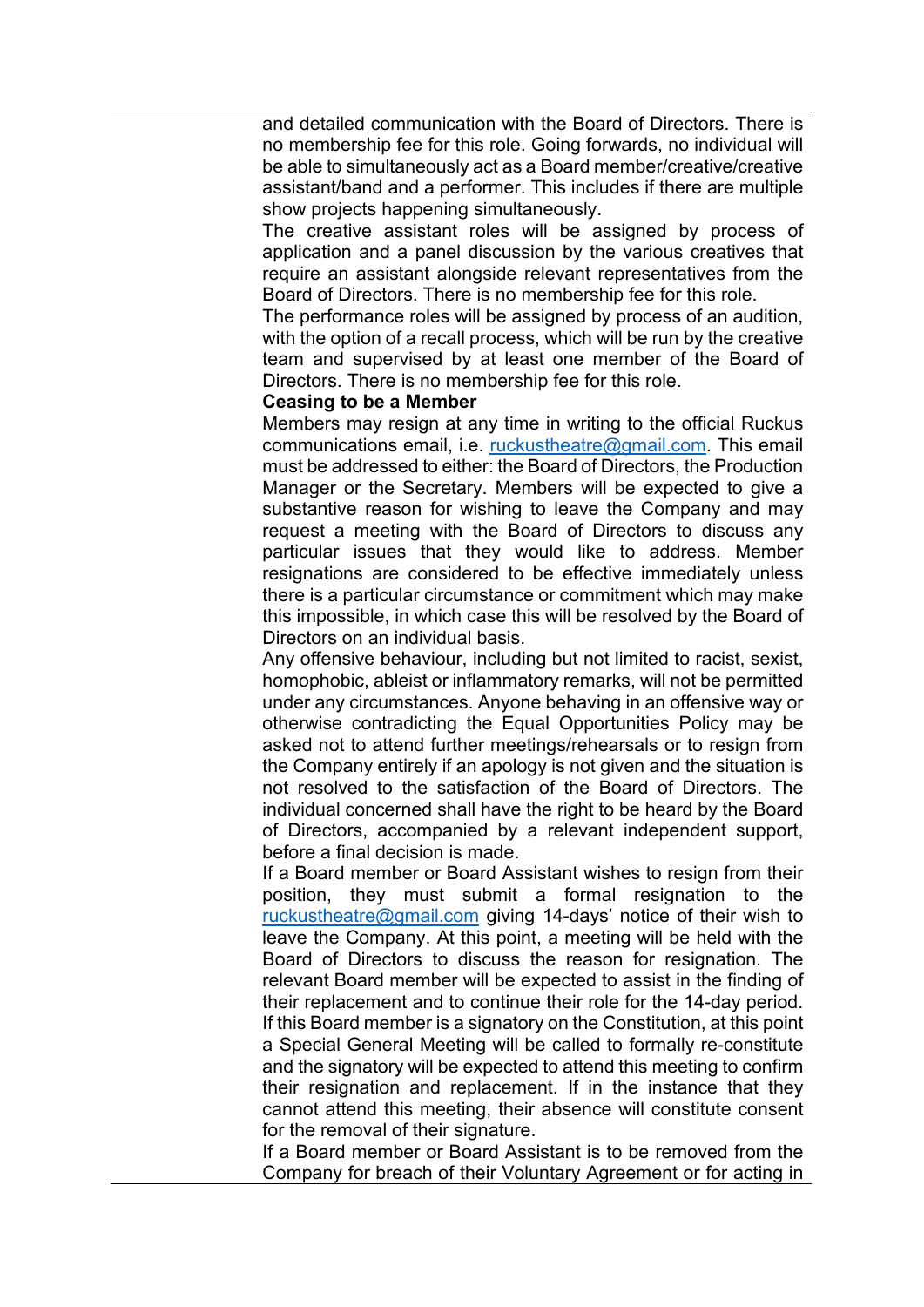|                                         | contradiction to the Constitution or related policies, a disciplinary<br>hearing will be held with the Board of Directors and any relevant<br>creative team representative. The Board member will be entitled<br>to support from one independent party in this meeting. This<br>independent party must have no current or historic relationship<br>with the Company. At this point, the various reasons why the step<br>has been taken to remove the Board member will be discussed in<br>full and the Board member will have the opportunity to appeal any<br>reasons that they feel are unfair. In that meeting it will be<br>determined whether the Board member will be remaining with the<br>Company or will be removed from their role. If the outcome is that<br>the Board member is to be removed, this will be effective<br>immediately. There is no onus on this Board member to assist with<br>the finding of a replacement. In this instance that a) the breach of<br>conduct is so severe that it endangers the mental or physical safety<br>of the rest of the Company or performance group or b)<br>communication breaks down irreparably, on the assumption that<br>all efforts have been made to amicably resolve the situation, the<br>majority of the Board retains the right to remove the member<br>without opportunity for appeal. If this Board member is a signatory<br>on the Constitution, a Special General Meeting will be called to<br>formally re-constitute and the signatory will be expected to attend<br>this meeting to confirm their resignation and replacement. If the<br>aforementioned person is not able to attend the Special General<br>Meeting, their absence will constitute consent. |
|-----------------------------------------|------------------------------------------------------------------------------------------------------------------------------------------------------------------------------------------------------------------------------------------------------------------------------------------------------------------------------------------------------------------------------------------------------------------------------------------------------------------------------------------------------------------------------------------------------------------------------------------------------------------------------------------------------------------------------------------------------------------------------------------------------------------------------------------------------------------------------------------------------------------------------------------------------------------------------------------------------------------------------------------------------------------------------------------------------------------------------------------------------------------------------------------------------------------------------------------------------------------------------------------------------------------------------------------------------------------------------------------------------------------------------------------------------------------------------------------------------------------------------------------------------------------------------------------------------------------------------------------------------------------------------------------------------------------------------------------------------------------------------------|
| <u>4. Equal</u><br><b>Opportunities</b> | We are an actively diverse Company and work to ensure that all of<br>our projects, events and programmes are accessible to as many                                                                                                                                                                                                                                                                                                                                                                                                                                                                                                                                                                                                                                                                                                                                                                                                                                                                                                                                                                                                                                                                                                                                                                                                                                                                                                                                                                                                                                                                                                                                                                                                 |
|                                         | people as possible. We welcome feedback in this area and are                                                                                                                                                                                                                                                                                                                                                                                                                                                                                                                                                                                                                                                                                                                                                                                                                                                                                                                                                                                                                                                                                                                                                                                                                                                                                                                                                                                                                                                                                                                                                                                                                                                                       |
|                                         | always looking for new ways to expand our inclusivity.                                                                                                                                                                                                                                                                                                                                                                                                                                                                                                                                                                                                                                                                                                                                                                                                                                                                                                                                                                                                                                                                                                                                                                                                                                                                                                                                                                                                                                                                                                                                                                                                                                                                             |
|                                         | Ruckus Theatre Co will not discriminate on the grounds of gender,<br>race, colour, ethnic or national origin, sexuality, disability, religious                                                                                                                                                                                                                                                                                                                                                                                                                                                                                                                                                                                                                                                                                                                                                                                                                                                                                                                                                                                                                                                                                                                                                                                                                                                                                                                                                                                                                                                                                                                                                                                     |
|                                         | or political belief, marital status or age.                                                                                                                                                                                                                                                                                                                                                                                                                                                                                                                                                                                                                                                                                                                                                                                                                                                                                                                                                                                                                                                                                                                                                                                                                                                                                                                                                                                                                                                                                                                                                                                                                                                                                        |
| 5. Committee                            | For more information, please see our Equality and Diversity Policy.<br>The Company is divided into the Board of Directors, the Board                                                                                                                                                                                                                                                                                                                                                                                                                                                                                                                                                                                                                                                                                                                                                                                                                                                                                                                                                                                                                                                                                                                                                                                                                                                                                                                                                                                                                                                                                                                                                                                               |
| and Officers                            | Assistants, and a series of individual project groups.                                                                                                                                                                                                                                                                                                                                                                                                                                                                                                                                                                                                                                                                                                                                                                                                                                                                                                                                                                                                                                                                                                                                                                                                                                                                                                                                                                                                                                                                                                                                                                                                                                                                             |
|                                         | The Board has overarching authority over all individual project                                                                                                                                                                                                                                                                                                                                                                                                                                                                                                                                                                                                                                                                                                                                                                                                                                                                                                                                                                                                                                                                                                                                                                                                                                                                                                                                                                                                                                                                                                                                                                                                                                                                    |
|                                         | groups. Board Members are allowed to occupy creative or creative                                                                                                                                                                                                                                                                                                                                                                                                                                                                                                                                                                                                                                                                                                                                                                                                                                                                                                                                                                                                                                                                                                                                                                                                                                                                                                                                                                                                                                                                                                                                                                                                                                                                   |
|                                         | assistant roles within individual show groups. No Board member<br>should appear as a performer in an auditioned production unless                                                                                                                                                                                                                                                                                                                                                                                                                                                                                                                                                                                                                                                                                                                                                                                                                                                                                                                                                                                                                                                                                                                                                                                                                                                                                                                                                                                                                                                                                                                                                                                                  |
|                                         | there is a) an emergency vacancy, b) injury or c) exceptional                                                                                                                                                                                                                                                                                                                                                                                                                                                                                                                                                                                                                                                                                                                                                                                                                                                                                                                                                                                                                                                                                                                                                                                                                                                                                                                                                                                                                                                                                                                                                                                                                                                                      |
|                                         | circumstance agreed unanimously by the Board of Directors. This                                                                                                                                                                                                                                                                                                                                                                                                                                                                                                                                                                                                                                                                                                                                                                                                                                                                                                                                                                                                                                                                                                                                                                                                                                                                                                                                                                                                                                                                                                                                                                                                                                                                    |
|                                         | rule does not apply to non-auditioned pieces, i.e. Zoom calls/online<br>readings.                                                                                                                                                                                                                                                                                                                                                                                                                                                                                                                                                                                                                                                                                                                                                                                                                                                                                                                                                                                                                                                                                                                                                                                                                                                                                                                                                                                                                                                                                                                                                                                                                                                  |
|                                         | For a show to happen under Ruckus Theatre Co, they must be                                                                                                                                                                                                                                                                                                                                                                                                                                                                                                                                                                                                                                                                                                                                                                                                                                                                                                                                                                                                                                                                                                                                                                                                                                                                                                                                                                                                                                                                                                                                                                                                                                                                         |
|                                         | approved by the Board and have their backing. Creatives, creative                                                                                                                                                                                                                                                                                                                                                                                                                                                                                                                                                                                                                                                                                                                                                                                                                                                                                                                                                                                                                                                                                                                                                                                                                                                                                                                                                                                                                                                                                                                                                                                                                                                                  |
|                                         | assistants, band members and performers must adhere to the                                                                                                                                                                                                                                                                                                                                                                                                                                                                                                                                                                                                                                                                                                                                                                                                                                                                                                                                                                                                                                                                                                                                                                                                                                                                                                                                                                                                                                                                                                                                                                                                                                                                         |
|                                         | outlines of their roles unless otherwise agreed by the Board of<br>Directors unanimously, as detailed in section 5, and will be                                                                                                                                                                                                                                                                                                                                                                                                                                                                                                                                                                                                                                                                                                                                                                                                                                                                                                                                                                                                                                                                                                                                                                                                                                                                                                                                                                                                                                                                                                                                                                                                    |
|                                         | required to sign a voluntary agreement which details standards of                                                                                                                                                                                                                                                                                                                                                                                                                                                                                                                                                                                                                                                                                                                                                                                                                                                                                                                                                                                                                                                                                                                                                                                                                                                                                                                                                                                                                                                                                                                                                                                                                                                                  |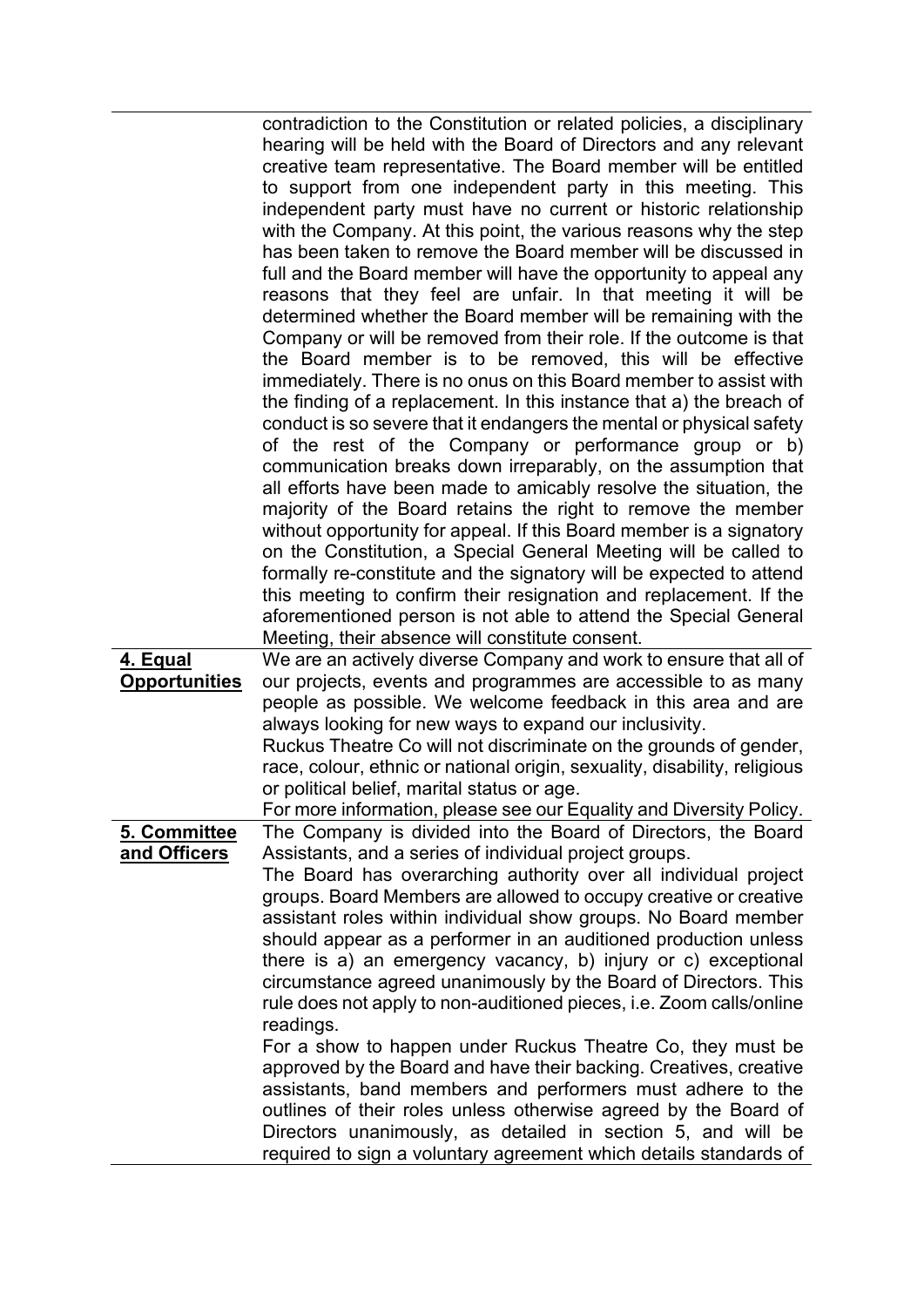|                            | behaviour, company commitment expectations, termination of                  |
|----------------------------|-----------------------------------------------------------------------------|
|                            | company involvement protocols and financial liability/payment.              |
|                            | For more information on the terms of involvement, please see our            |
|                            | Financial Policy and our Standard Voluntary Agreement.                      |
|                            | 5.1 The Board of This list details the roles which exist on the Board of    |
| <b>Directors</b>           | Directors and their various responsibilities. The Board of                  |
|                            | Directors are all signatories on the Constitution.                          |
| <b>Production</b>          | The Production Manager / Chair will be required to:                         |
| <b>Manager</b><br>$\prime$ | Ensure the GDPR compliance of the Company,<br>$\bullet$                     |
| <b>Chair</b>               | following the Company's policy                                              |
|                            | Handle all sensitive data<br>$\bullet$                                      |
|                            | Ensure that all Company documents are up to                                 |
|                            | date                                                                        |
|                            | Chair all meetings of the Board of Directors                                |
|                            | Chair all interviews for Creative teams<br>$\bullet$                        |
|                            | Be in charge of negotiations with theatres                                  |
|                            | Take responsibility for the welfare of the Company<br>$\bullet$             |
|                            | members per the protocols in place in the                                   |
|                            | <b>Voluntary Agreement</b><br>Supervise all other members of the Company in |
|                            | $\bullet$<br>their roles                                                    |
|                            | Be the primary point of contact to the Board                                |
|                            | Write agenda for Board meetings                                             |
|                            | Work with the Secretary and technical creatives to<br>$\bullet$             |
|                            | put together the risk assessment                                            |
|                            | Take responsibility for grant applications with the                         |
|                            | <b>Treasurer and Secretary</b>                                              |
|                            | Actively maintain and update Company policies<br>$\bullet$                  |
|                            | Take on any additional work which may be<br>$\bullet$                       |
|                            | necessary in the various capacities of the                                  |
|                            | Company                                                                     |
|                            | This role is currently occupied by Bethany F. Knowles.                      |
| <b>Artistic</b>            | The Artistic Director is required to:                                       |
| <b>Director</b>            | Give advice to Directors and all Creatives working                          |
|                            | with the Company                                                            |
|                            | Ensure that rehearsal protocol of all shows is in<br>$\bullet$              |
|                            | line with the Company's Welfare, Safeguarding                               |
|                            | and Health and Safety Policies                                              |
|                            | Take primary responsibility for sourcing future<br>$\bullet$                |
|                            | creative projects for the Company                                           |
|                            | In the event that a project is in need of a Director,<br>٠                  |
|                            | be on hand to step up and take on that                                      |
|                            | responsibility                                                              |
|                            | Take on any additional work which may be<br>$\bullet$                       |
|                            | necessary in the various capacities of the<br>Company                       |
|                            | This role is currently occupied by Montaz Marché.                           |
| <b>Treasurer</b>           | The treasurer is required to:                                               |
|                            |                                                                             |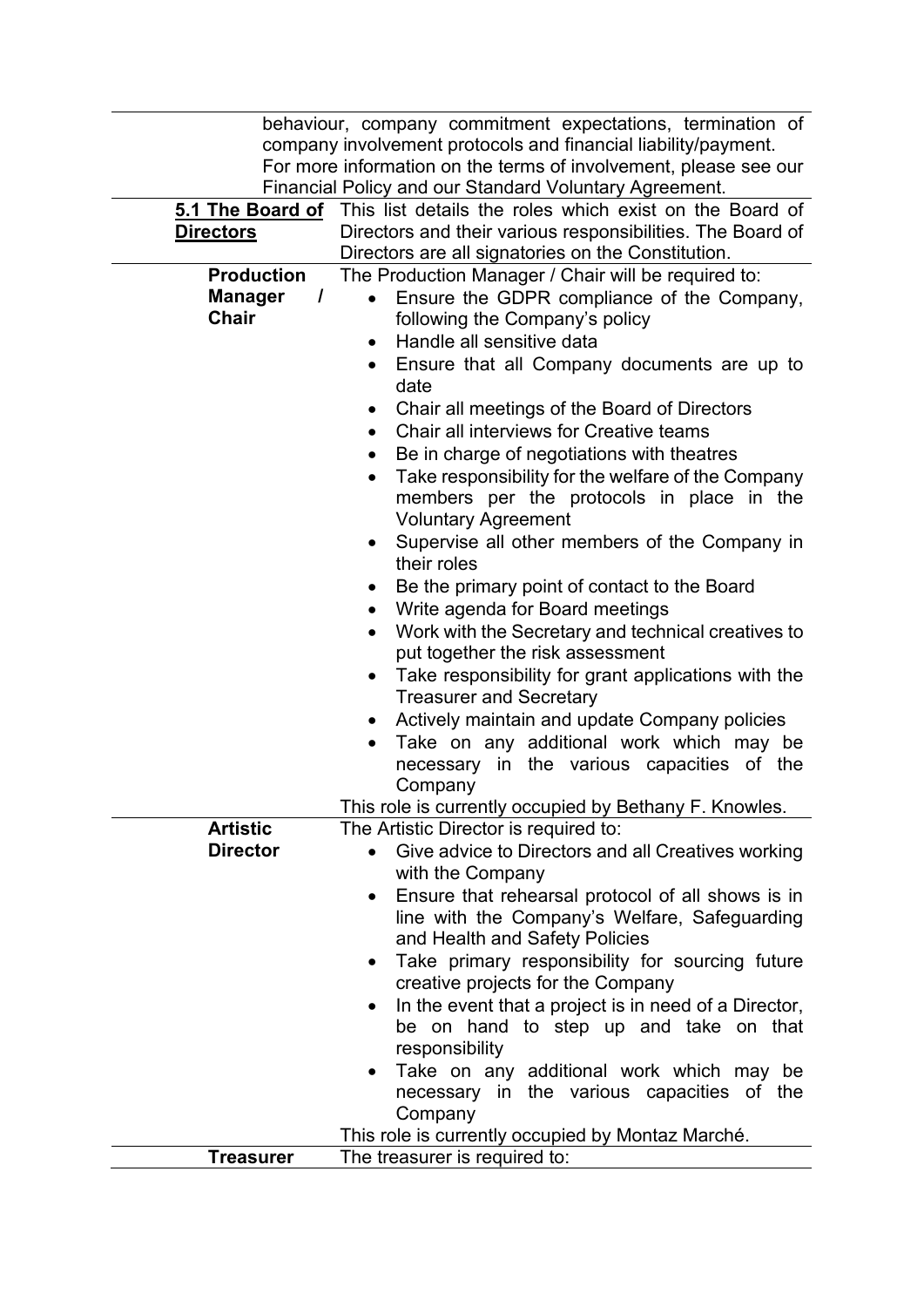|                     | Manage Company accounts in line with the<br>$\bullet$                                  |
|---------------------|----------------------------------------------------------------------------------------|
|                     | <b>Financial Policy</b><br>Actively maintain and update the Financial Policy<br>٠      |
|                     | Take responsibility for grant applications with the<br>$\bullet$                       |
|                     | Secretary and Production Manager                                                       |
|                     | Take on any additional work which may be<br>$\bullet$                                  |
|                     | necessary in the various capacities of the<br>Company                                  |
|                     | This role is currently occupied by Azaria Anaman.                                      |
| <b>Secretary</b>    | The secretary is required to:                                                          |
|                     | Take minutes at all Board meetings<br>$\bullet$                                        |
|                     | If requested by the Creative Team, take minutes<br>$\bullet$                           |
|                     | at their meetings                                                                      |
|                     | Take secondary responsibility for the welfare of<br>٠                                  |
|                     | the Company members per the protocols in place                                         |
|                     | in the Voluntary Agreement                                                             |
|                     | Be the secondary point of contact for Company<br>$\bullet$                             |
|                     | members to the Board                                                                   |
|                     | Work with the Production Manager and technical<br>$\bullet$                            |
|                     | creatives to put together the risk assessment                                          |
|                     | Take responsibility for grant applications with the<br>$\bullet$                       |
|                     | <b>Treasurer and Production Manager</b>                                                |
|                     | Be the main point of contact and Manager for the<br>$\bullet$                          |
|                     | <b>Company Designers</b>                                                               |
|                     | Manage the posting and putting out of digital<br>٠<br>promotional content              |
|                     | Set up and serve as main administrator and point<br>$\bullet$                          |
|                     | of contact for all social media pages and websites                                     |
|                     | for the Company                                                                        |
|                     | Maintain the website<br>$\bullet$                                                      |
|                     | Work with the Chair to create a posting schedule<br>$\bullet$                          |
|                     | in line with the requirements of the Board of                                          |
|                     | Directors, Board Assistants and Creative Teams                                         |
|                     | and maintain it                                                                        |
|                     | Maintain Ruckus' public image and aesthetic, and<br>$\bullet$                          |
|                     | evolve the public image of the Company as                                              |
|                     | needed to stay relevant as the Company grows                                           |
|                     | and time goes on                                                                       |
|                     | Take on any additional work which may be<br>necessary in the various capacities of the |
|                     | Company                                                                                |
|                     | This role is currently occupied by Megan Ross.                                         |
| 5.2<br><u>Board</u> | This section details roles which operate under the                                     |
| <u>Assistants</u>   | guidance of the Board of Directors but which are not                                   |
|                     | signatories on the Constitution. These roles<br>are                                    |
|                     | permanent and are reviewed on an annual basis.                                         |
| <b>Outreach</b>     | The Outreach Co-ordinator is required to:                                              |
| <b>Co-ordinator</b> |                                                                                        |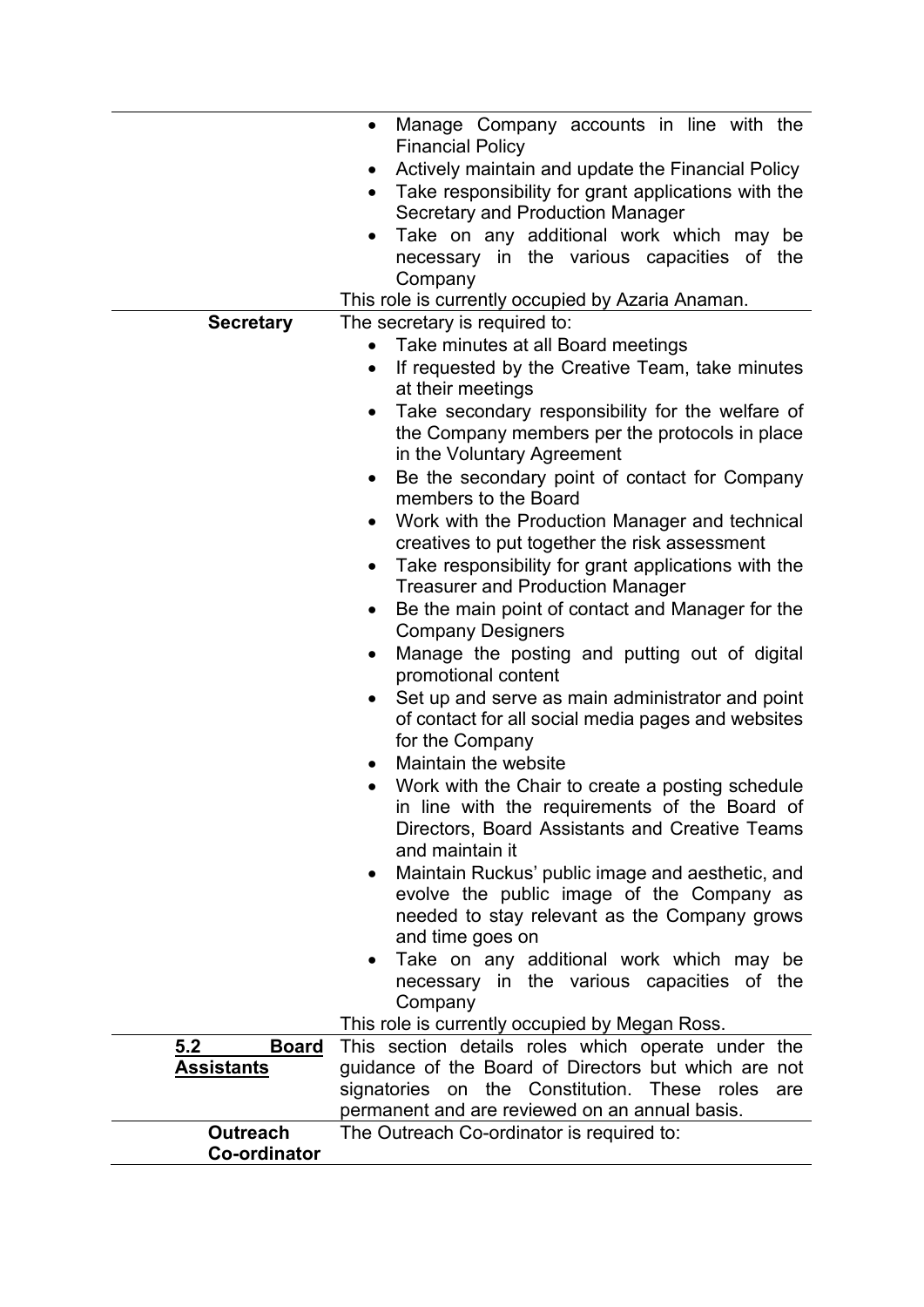| Conduct safety inspections, warm-ups, cool<br>$\bullet$<br>downs and coaching where required to ensure the<br>safety of creatives and performers<br>Be involved in the risk assessment process where<br>relevant<br>A designer is required to:<br>Company<br><b>Designer</b><br>Attend all meetings organised by the Secretary or<br>Production Manager for marketing purposes<br>Ensure the public appearance of the Company is<br>$\bullet$<br>in line with its values<br>Create digital and physical promotional content for<br>$\bullet$<br>the Company and associated projects, including<br>but not limited to, event advertisements, show or<br>casting announcements, merchandise, handout<br>flyers, programmes, blog posts, newsletters,<br>vlogs, promotional videos and emails<br>Create high quality graphics for use in promotional<br>material by the Company<br>Create high quality designs for merchandise in<br>whatever file format is needed<br>Maintain Ruckus' public image and aesthetic, and<br>evolve the public image of the Company as<br>needed to stay relevant as the Company grows<br>and time goes on<br>This role will compromise up to 10 hours a month,<br>٠<br>excluding meetings with the Secretary and/or<br><b>Production Manager</b><br>Support the Secretary in any marketing capacity<br>as requested<br>Be prepared to take on new marketing challenges<br>٠<br>Proactively anticipate marketing and promotional<br>$\bullet$<br>needs of the Company<br><b>Assistant to</b> Assistant to the Production Manager is required to:<br>the |  | Have the relevant, up-to-date insurance<br>$\bullet$               |
|------------------------------------------------------------------------------------------------------------------------------------------------------------------------------------------------------------------------------------------------------------------------------------------------------------------------------------------------------------------------------------------------------------------------------------------------------------------------------------------------------------------------------------------------------------------------------------------------------------------------------------------------------------------------------------------------------------------------------------------------------------------------------------------------------------------------------------------------------------------------------------------------------------------------------------------------------------------------------------------------------------------------------------------------------------------------------------------------------------------------------------------------------------------------------------------------------------------------------------------------------------------------------------------------------------------------------------------------------------------------------------------------------------------------------------------------------------------------------------------------------------------------------------------------------------------------------------|--|--------------------------------------------------------------------|
|                                                                                                                                                                                                                                                                                                                                                                                                                                                                                                                                                                                                                                                                                                                                                                                                                                                                                                                                                                                                                                                                                                                                                                                                                                                                                                                                                                                                                                                                                                                                                                                    |  | evidence of this to the Board of Directors prior to<br>appointment |
|                                                                                                                                                                                                                                                                                                                                                                                                                                                                                                                                                                                                                                                                                                                                                                                                                                                                                                                                                                                                                                                                                                                                                                                                                                                                                                                                                                                                                                                                                                                                                                                    |  |                                                                    |
|                                                                                                                                                                                                                                                                                                                                                                                                                                                                                                                                                                                                                                                                                                                                                                                                                                                                                                                                                                                                                                                                                                                                                                                                                                                                                                                                                                                                                                                                                                                                                                                    |  |                                                                    |
|                                                                                                                                                                                                                                                                                                                                                                                                                                                                                                                                                                                                                                                                                                                                                                                                                                                                                                                                                                                                                                                                                                                                                                                                                                                                                                                                                                                                                                                                                                                                                                                    |  |                                                                    |
|                                                                                                                                                                                                                                                                                                                                                                                                                                                                                                                                                                                                                                                                                                                                                                                                                                                                                                                                                                                                                                                                                                                                                                                                                                                                                                                                                                                                                                                                                                                                                                                    |  |                                                                    |
|                                                                                                                                                                                                                                                                                                                                                                                                                                                                                                                                                                                                                                                                                                                                                                                                                                                                                                                                                                                                                                                                                                                                                                                                                                                                                                                                                                                                                                                                                                                                                                                    |  |                                                                    |
|                                                                                                                                                                                                                                                                                                                                                                                                                                                                                                                                                                                                                                                                                                                                                                                                                                                                                                                                                                                                                                                                                                                                                                                                                                                                                                                                                                                                                                                                                                                                                                                    |  |                                                                    |
|                                                                                                                                                                                                                                                                                                                                                                                                                                                                                                                                                                                                                                                                                                                                                                                                                                                                                                                                                                                                                                                                                                                                                                                                                                                                                                                                                                                                                                                                                                                                                                                    |  |                                                                    |
|                                                                                                                                                                                                                                                                                                                                                                                                                                                                                                                                                                                                                                                                                                                                                                                                                                                                                                                                                                                                                                                                                                                                                                                                                                                                                                                                                                                                                                                                                                                                                                                    |  |                                                                    |
|                                                                                                                                                                                                                                                                                                                                                                                                                                                                                                                                                                                                                                                                                                                                                                                                                                                                                                                                                                                                                                                                                                                                                                                                                                                                                                                                                                                                                                                                                                                                                                                    |  |                                                                    |
|                                                                                                                                                                                                                                                                                                                                                                                                                                                                                                                                                                                                                                                                                                                                                                                                                                                                                                                                                                                                                                                                                                                                                                                                                                                                                                                                                                                                                                                                                                                                                                                    |  |                                                                    |
|                                                                                                                                                                                                                                                                                                                                                                                                                                                                                                                                                                                                                                                                                                                                                                                                                                                                                                                                                                                                                                                                                                                                                                                                                                                                                                                                                                                                                                                                                                                                                                                    |  |                                                                    |
|                                                                                                                                                                                                                                                                                                                                                                                                                                                                                                                                                                                                                                                                                                                                                                                                                                                                                                                                                                                                                                                                                                                                                                                                                                                                                                                                                                                                                                                                                                                                                                                    |  |                                                                    |
|                                                                                                                                                                                                                                                                                                                                                                                                                                                                                                                                                                                                                                                                                                                                                                                                                                                                                                                                                                                                                                                                                                                                                                                                                                                                                                                                                                                                                                                                                                                                                                                    |  |                                                                    |
|                                                                                                                                                                                                                                                                                                                                                                                                                                                                                                                                                                                                                                                                                                                                                                                                                                                                                                                                                                                                                                                                                                                                                                                                                                                                                                                                                                                                                                                                                                                                                                                    |  |                                                                    |
|                                                                                                                                                                                                                                                                                                                                                                                                                                                                                                                                                                                                                                                                                                                                                                                                                                                                                                                                                                                                                                                                                                                                                                                                                                                                                                                                                                                                                                                                                                                                                                                    |  |                                                                    |
|                                                                                                                                                                                                                                                                                                                                                                                                                                                                                                                                                                                                                                                                                                                                                                                                                                                                                                                                                                                                                                                                                                                                                                                                                                                                                                                                                                                                                                                                                                                                                                                    |  |                                                                    |
|                                                                                                                                                                                                                                                                                                                                                                                                                                                                                                                                                                                                                                                                                                                                                                                                                                                                                                                                                                                                                                                                                                                                                                                                                                                                                                                                                                                                                                                                                                                                                                                    |  |                                                                    |
|                                                                                                                                                                                                                                                                                                                                                                                                                                                                                                                                                                                                                                                                                                                                                                                                                                                                                                                                                                                                                                                                                                                                                                                                                                                                                                                                                                                                                                                                                                                                                                                    |  |                                                                    |
|                                                                                                                                                                                                                                                                                                                                                                                                                                                                                                                                                                                                                                                                                                                                                                                                                                                                                                                                                                                                                                                                                                                                                                                                                                                                                                                                                                                                                                                                                                                                                                                    |  |                                                                    |
|                                                                                                                                                                                                                                                                                                                                                                                                                                                                                                                                                                                                                                                                                                                                                                                                                                                                                                                                                                                                                                                                                                                                                                                                                                                                                                                                                                                                                                                                                                                                                                                    |  |                                                                    |
|                                                                                                                                                                                                                                                                                                                                                                                                                                                                                                                                                                                                                                                                                                                                                                                                                                                                                                                                                                                                                                                                                                                                                                                                                                                                                                                                                                                                                                                                                                                                                                                    |  |                                                                    |
|                                                                                                                                                                                                                                                                                                                                                                                                                                                                                                                                                                                                                                                                                                                                                                                                                                                                                                                                                                                                                                                                                                                                                                                                                                                                                                                                                                                                                                                                                                                                                                                    |  |                                                                    |
|                                                                                                                                                                                                                                                                                                                                                                                                                                                                                                                                                                                                                                                                                                                                                                                                                                                                                                                                                                                                                                                                                                                                                                                                                                                                                                                                                                                                                                                                                                                                                                                    |  |                                                                    |
|                                                                                                                                                                                                                                                                                                                                                                                                                                                                                                                                                                                                                                                                                                                                                                                                                                                                                                                                                                                                                                                                                                                                                                                                                                                                                                                                                                                                                                                                                                                                                                                    |  |                                                                    |
|                                                                                                                                                                                                                                                                                                                                                                                                                                                                                                                                                                                                                                                                                                                                                                                                                                                                                                                                                                                                                                                                                                                                                                                                                                                                                                                                                                                                                                                                                                                                                                                    |  |                                                                    |
|                                                                                                                                                                                                                                                                                                                                                                                                                                                                                                                                                                                                                                                                                                                                                                                                                                                                                                                                                                                                                                                                                                                                                                                                                                                                                                                                                                                                                                                                                                                                                                                    |  |                                                                    |
|                                                                                                                                                                                                                                                                                                                                                                                                                                                                                                                                                                                                                                                                                                                                                                                                                                                                                                                                                                                                                                                                                                                                                                                                                                                                                                                                                                                                                                                                                                                                                                                    |  |                                                                    |
|                                                                                                                                                                                                                                                                                                                                                                                                                                                                                                                                                                                                                                                                                                                                                                                                                                                                                                                                                                                                                                                                                                                                                                                                                                                                                                                                                                                                                                                                                                                                                                                    |  |                                                                    |
|                                                                                                                                                                                                                                                                                                                                                                                                                                                                                                                                                                                                                                                                                                                                                                                                                                                                                                                                                                                                                                                                                                                                                                                                                                                                                                                                                                                                                                                                                                                                                                                    |  |                                                                    |
|                                                                                                                                                                                                                                                                                                                                                                                                                                                                                                                                                                                                                                                                                                                                                                                                                                                                                                                                                                                                                                                                                                                                                                                                                                                                                                                                                                                                                                                                                                                                                                                    |  |                                                                    |
|                                                                                                                                                                                                                                                                                                                                                                                                                                                                                                                                                                                                                                                                                                                                                                                                                                                                                                                                                                                                                                                                                                                                                                                                                                                                                                                                                                                                                                                                                                                                                                                    |  |                                                                    |
|                                                                                                                                                                                                                                                                                                                                                                                                                                                                                                                                                                                                                                                                                                                                                                                                                                                                                                                                                                                                                                                                                                                                                                                                                                                                                                                                                                                                                                                                                                                                                                                    |  |                                                                    |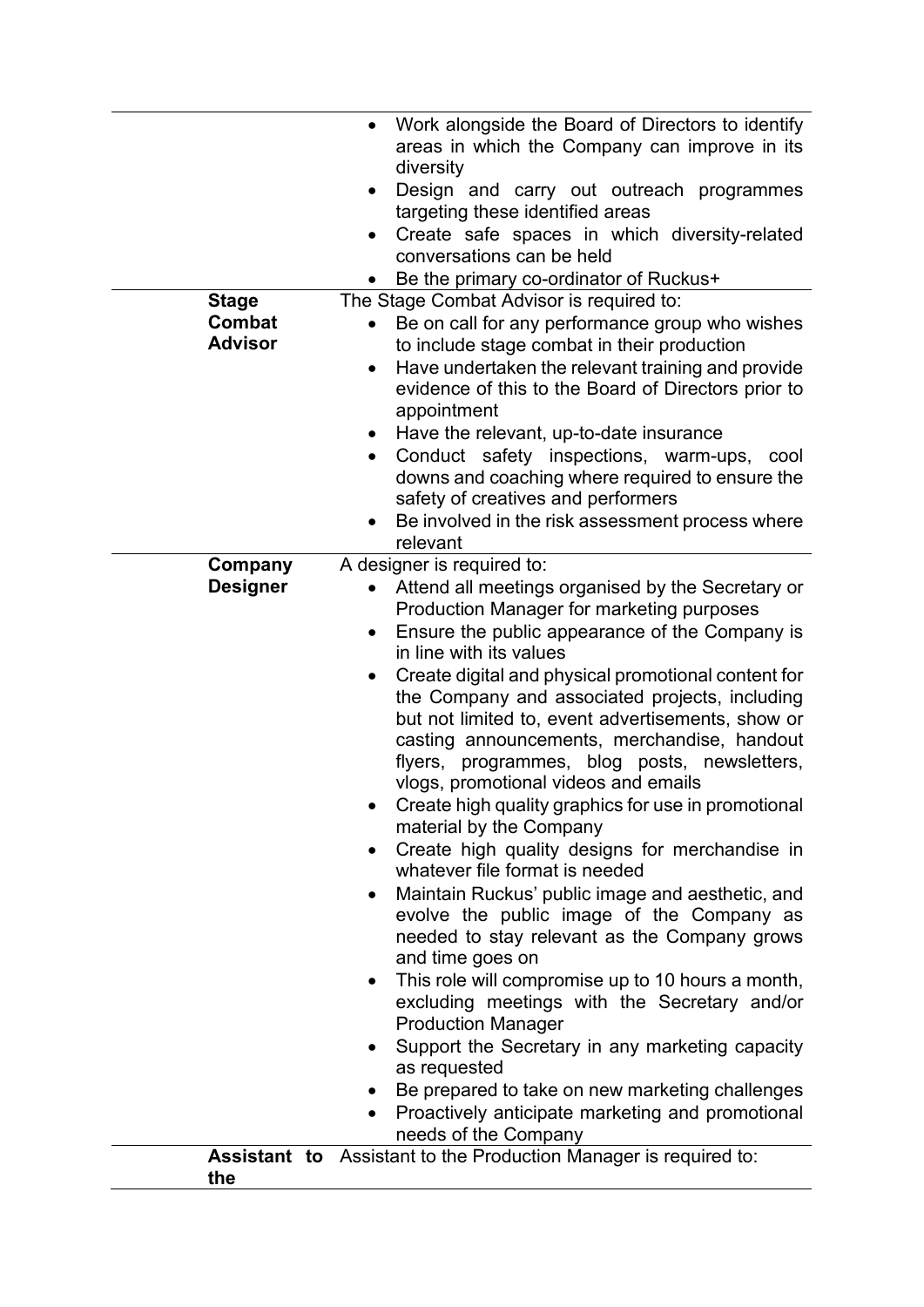| <b>Production</b><br><b>Manager</b>                              | Work directly with the Production Manager to<br>support in any capacity, including but not limited<br><b>GDPR</b><br>compliance,<br>to:<br>sensitive<br>data,<br>administrative work, negotiations with theatres,<br>writing agendas and grant applications.<br>Proactively anticipate the workload<br>the<br>оf<br>٠<br>Production Manager in order to provide the best<br>support<br>Be on-hand to additionally support the Secretary<br>٠<br>in the instance that this is required<br>Take on any additional work which may be<br>٠<br>necessary in the various capacities of the<br>Company |
|------------------------------------------------------------------|-------------------------------------------------------------------------------------------------------------------------------------------------------------------------------------------------------------------------------------------------------------------------------------------------------------------------------------------------------------------------------------------------------------------------------------------------------------------------------------------------------------------------------------------------------------------------------------------------|
| <b>Assistant to</b><br><b>Artistic</b><br>the<br><b>Director</b> | Assistant to the Artistic Director is required to:<br>Work directly with the Artistic Director to support<br>in any capacity, including but not limited to:<br>advising creatives, ensuring rehearsal protocol<br>and sourcing creative projects<br>Proactively anticipate the workload of the Artistic<br>$\bullet$<br>Director in order to provide the best support<br>Be on-hand to additionally support the Secretary<br>٠<br>in the instance that this is required<br>Take on any additional work which may be<br>$\bullet$<br>necessary in the various capacities of the<br>Company       |
| Assistant to<br>the<br><b>Treasurer</b>                          | Assistant to the Treasurer is required to:<br>Work directly with the Treasurer to support in any<br>capacity, including but not limited to: managing<br>Company accounts, updating the Financial Policy<br>and grant applications.<br>Proactively anticipate the workload<br>the<br>оf<br>٠<br>Treasurer in order to provide the best support<br>Be on-hand to additionally support the Secretary<br>in the instance that this is required<br>Take on any additional work which may be<br>٠<br>necessary in the various capacities of the<br>Company                                            |
| 5.3<br><b>Creative</b><br><u>Teams</u>                           | The occupant for each of these roles will be different for<br>each production and may include members of the Board                                                                                                                                                                                                                                                                                                                                                                                                                                                                              |
|                                                                  | of Directors. This list occupies the roles which MAY be<br>included in a production and what that role would entail.                                                                                                                                                                                                                                                                                                                                                                                                                                                                            |
| <b>Director</b>                                                  | A director is required to:<br>To research the text and its surrounding context<br>intention of having<br>an enriched<br>with<br>the<br>understanding of the performance material<br>coordinate<br>effective<br>rehearsals<br>To<br>which<br>thoroughly address elements<br>of the<br>final<br>performance<br>To oversee auditions and the casting process                                                                                                                                                                                                                                       |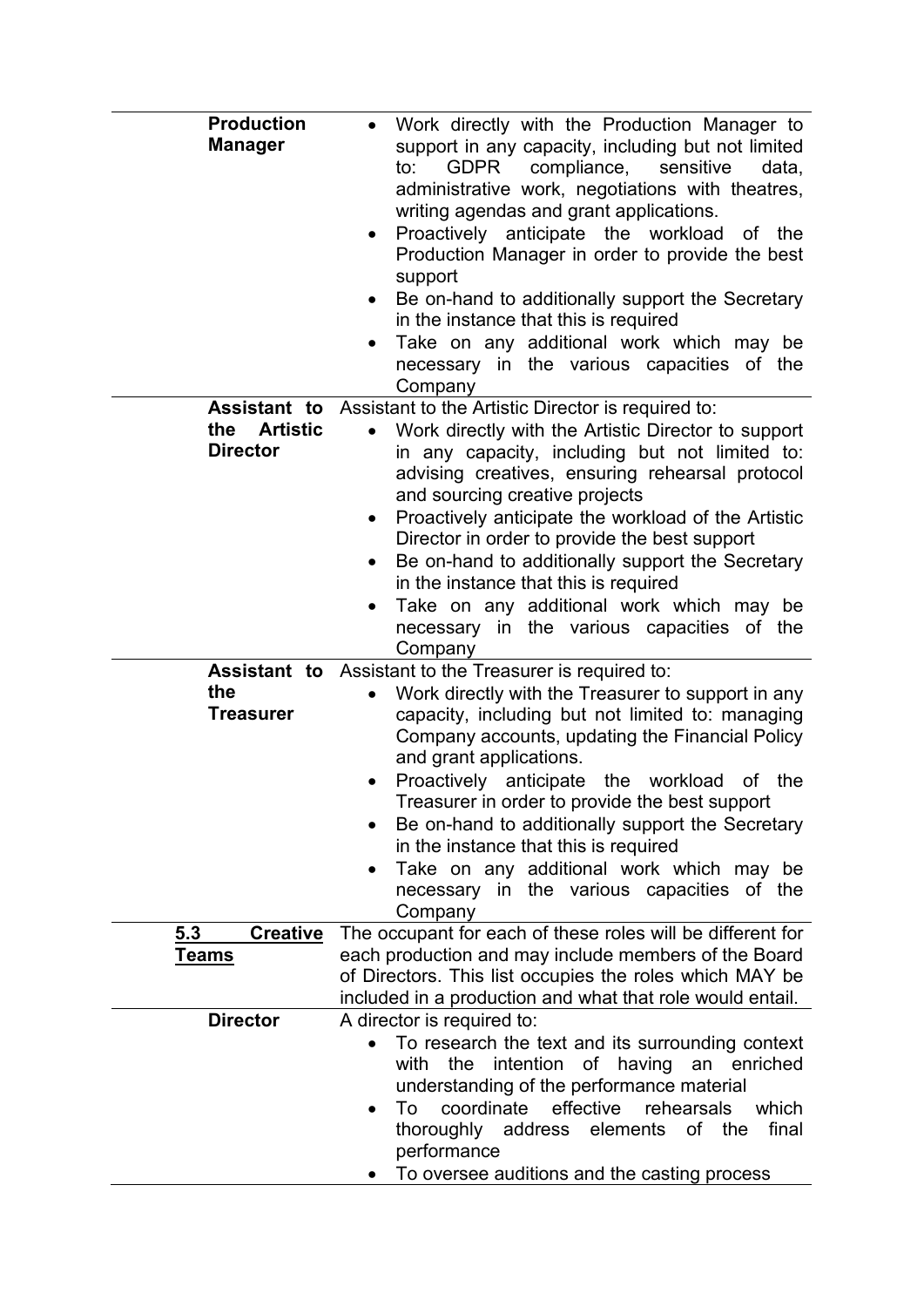|                                | To organise, manage and maintain a safe<br>rehearsal space with exercises designed to train<br>the actor's body and mentality                                                                                                                                                                                 |
|--------------------------------|---------------------------------------------------------------------------------------------------------------------------------------------------------------------------------------------------------------------------------------------------------------------------------------------------------------|
|                                | To harmonise ideas of design and process into a<br>$\bullet$<br>coherent vision                                                                                                                                                                                                                               |
|                                | To provide detailed feedback to actors and crew<br>to ensure clarity regarding the work throughout the<br>entire process                                                                                                                                                                                      |
|                                | To lead discussions and publicise the production<br>through meetings<br>with<br>press<br>and<br>further<br>interviews                                                                                                                                                                                         |
|                                | To liaise with the entirety of the production crew to<br>maintain a coherent vision                                                                                                                                                                                                                           |
| <b>Dramaturg</b>               | A dramaturg is required to:                                                                                                                                                                                                                                                                                   |
|                                | Cut and edit the script for the show (assuming that<br>$\bullet$<br>that does not contradict copyright)                                                                                                                                                                                                       |
|                                | Work with the Director to ensure the textual clarity<br>$\bullet$<br>of the production                                                                                                                                                                                                                        |
|                                | Run individual sessions with all cast members to<br>$\bullet$<br>ensure that they understand the full meaning of<br>what they are performing                                                                                                                                                                  |
|                                | They may also be required to run group sessions<br>$\bullet$<br>around language and characterisation, but this is<br>at the request and discretion of the Director. If the<br>Director is unsure as to whether this should occur,<br>they should seek the guidance of the Artistic<br>Director.               |
| <b>Stage</b><br><b>Manager</b> | A stage manager is responsible for:<br>Props and Set Pieces:                                                                                                                                                                                                                                                  |
|                                | Sourcing props and set.<br>$\bullet$<br>Creating or constructing props and set that either<br>$\bullet$<br>cannot be sourced or would better suit being<br>made.                                                                                                                                              |
|                                | Caring for any props or set pieces on their person.                                                                                                                                                                                                                                                           |
|                                | Storing props and set pieces prior to the show<br>$\bullet$<br>week. This does not necessarily have to be within<br>the Stage Manager's own home, but it must be a<br>safe location.                                                                                                                          |
|                                | Transportation of props and set pieces to and from<br>$\bullet$<br>rehearsals and shows.                                                                                                                                                                                                                      |
|                                | Setting up props tables before each show night<br>and during intervals, with aid from Assistants.<br>Props tables should be supervised by the Stage<br>Manager and Assistants throughout the show.<br>Bringing set pieces on and off stage, with aid from<br>٠<br>Assistants. An exception may be made if the |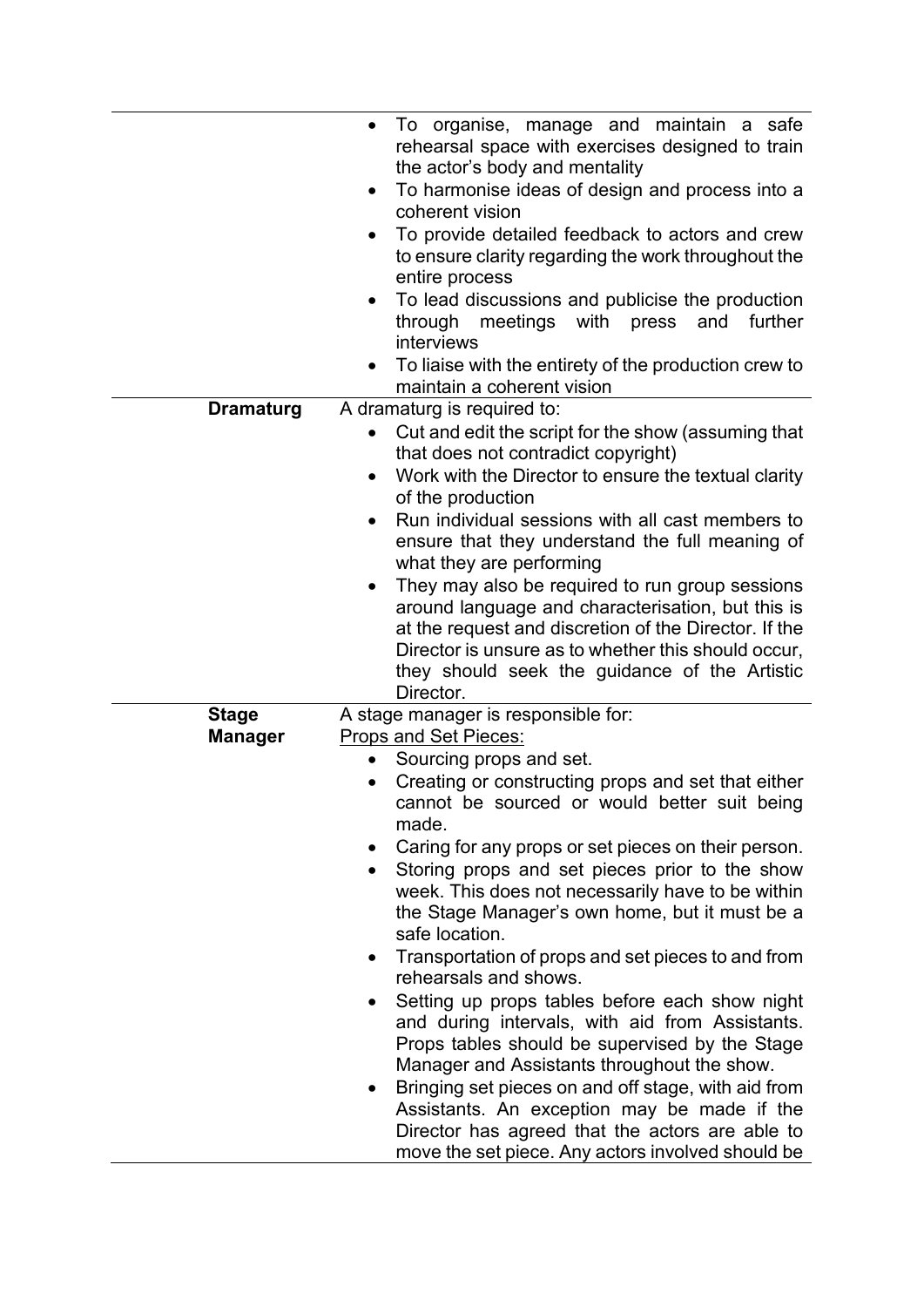shown how to lift the set piece safely and appropriately.

- Ensuring suitable precautions (i.e, taping or clingfilm covering) are used for breakable props.
- Communicating with the DSM, Director and Production Manager regarding any prop weapons to ensure these will be safely used by the cast and that the audience are prewarned of their use.
- Ensuring any spillages or breakages onstage are cleared as soon as possible to avoid any health and safety risks.

## Conduct Backstage:

- Ensuring Assistant Stage Managers feel appropriately equipped and trained to undertake their duties. This includes ensuring the Assistant understands what is being asked of them.
- Ensuring Assistant Stage Managers are not asked to put themselves in any physical risk. This includes demonstrating how to lift set pieces and/or how to handle props safely.
- Creating a cue sheet for use by the Assistant Stage Managers if necessary.
- Delegating the backstage positions of the Assistant Stage Managers.
- Attending relevant design meetings and maintain communication with the Director, in order to ensure the Director's artistic vision is realised as fully as is possible.
- Taking precautions to minimise any health and safety risks to themselves or others backstage. This includes avoiding creating obstructions with set.
- Ensuring props are moved between props tables as necessary or delegating this duty to Assistants.
- Communicating with the DSM via radio when calling the show.
- Calling actors or informing actors of the approaching call time, if necessary.
- For some shows, the Stage Manager may be required to ensure actors are given the correct microphones, and that these are appropriately positioned.
- For some shows, the Stage Manager might need to operate equipment such as a smoke machine. They should liase with the DSM and/or the provider of said equipment to ensure they can use it safely.
- Reporting any incidents, they witness backstage to the Welfare Officer as soon as is possible.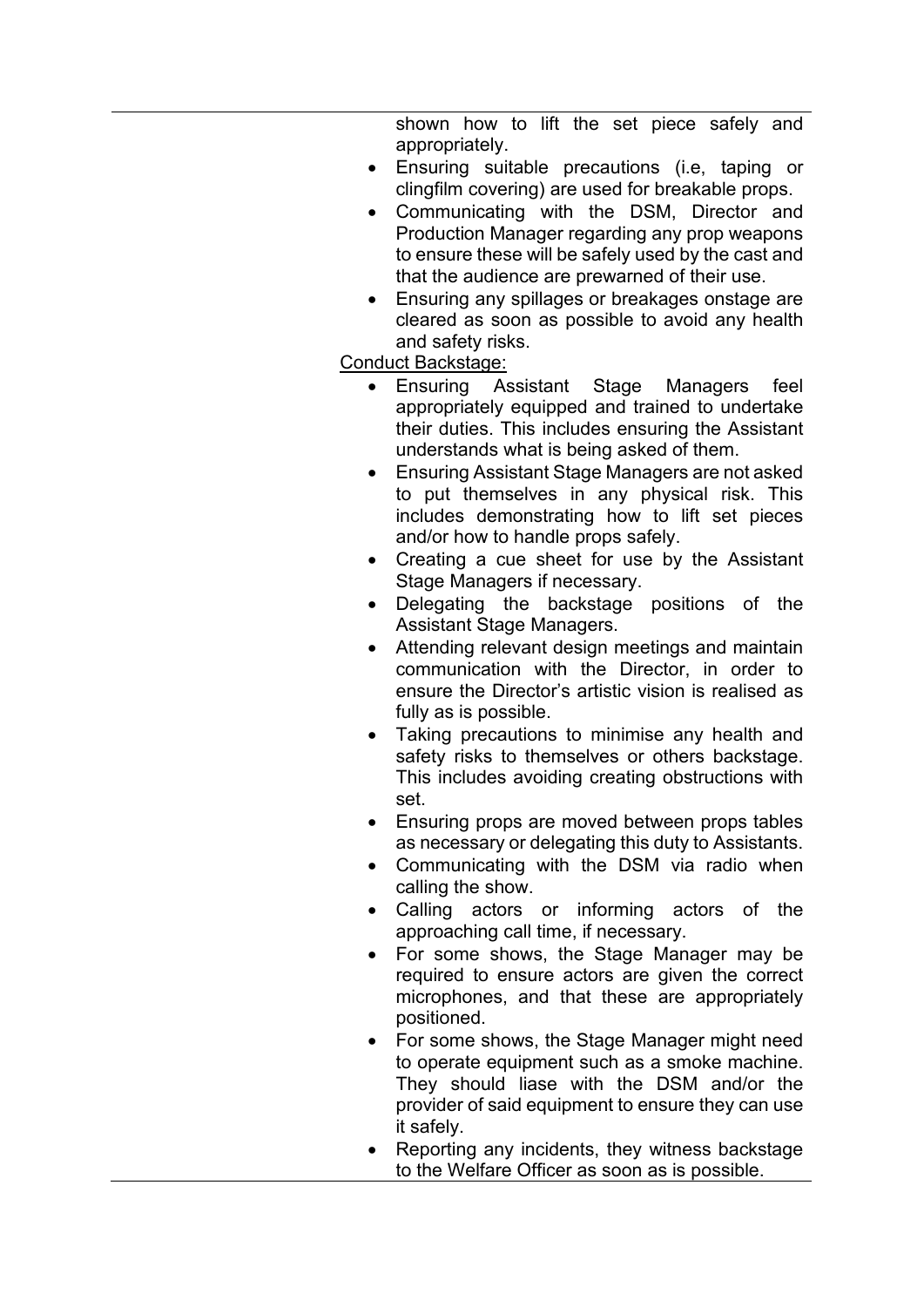|                                | Aiding the DSM in creating a risk assessment.                                                                                                                                                                                                                                                                                                                                                                                                                                                                                                                                                   |
|--------------------------------|-------------------------------------------------------------------------------------------------------------------------------------------------------------------------------------------------------------------------------------------------------------------------------------------------------------------------------------------------------------------------------------------------------------------------------------------------------------------------------------------------------------------------------------------------------------------------------------------------|
|                                | Financial responsibilities:                                                                                                                                                                                                                                                                                                                                                                                                                                                                                                                                                                     |
|                                | If the Stage Manager wishes to make a purchase,<br>$\bullet$<br>they must notify the Production Manager and/or<br>the Financial Producer, who will then be able to<br>place the order.                                                                                                                                                                                                                                                                                                                                                                                                          |
|                                | If the cost of a prop or set piece is over £25, both<br>the Production Manager and Financial Producer<br>must approve the purchase.<br>The Stage Manager should strive to stick within<br>$\bullet$<br>their props and set budgets, as agreed with the<br>Production Manager and Financial Producer. Any<br>excess expenditure should be kept minimal.<br>In the event that expenditure exceeds the original<br>budget, the Stage Manager should negotiate with<br>The Director, Production Manager and Financial<br>Producer regarding any props or set pieces that<br>remain to be purchased. |
|                                | If the Stage Manager requires any transportation<br>٠<br>costs for props to be reimbursed, they should<br>discuss this with the Production Manager and<br>Financial Producer before any such journey is<br>undertaken.                                                                                                                                                                                                                                                                                                                                                                          |
|                                | If a prop or set piece is broken and the Stage<br>Manager is at fault, they will be expected to pay<br>for the damages incurred.                                                                                                                                                                                                                                                                                                                                                                                                                                                                |
| <b>Deputy</b>                  | A Deputy Stage Manager is required to:                                                                                                                                                                                                                                                                                                                                                                                                                                                                                                                                                          |
| <b>Stage</b><br><b>Manager</b> | Liaise and work with the Director in developing<br>technical designs for the production, within the<br>bounds set by the Financial Producer                                                                                                                                                                                                                                                                                                                                                                                                                                                     |
|                                | Keep in contact with the venue and acquire<br>technical information for design purposes.<br>Attend rehearsals and keep up-to-date on all<br>changes and requirements that may arise during<br>the process.                                                                                                                                                                                                                                                                                                                                                                                      |
|                                | Take minutes during crew meetings, and act if<br>$\bullet$<br>need be as a mediator between the director and<br>cast should any issues arise.<br>Run the tech box during show week, giving jobs to<br>any assistants if necessary.                                                                                                                                                                                                                                                                                                                                                              |
| <b>Events</b>                  | <b>Co-</b> An Events Co-Ordinator is required to:                                                                                                                                                                                                                                                                                                                                                                                                                                                                                                                                               |
| ordinator                      | Liaise with the treasurer in creating fundraising<br>events which will raise money for current or future<br>productions.                                                                                                                                                                                                                                                                                                                                                                                                                                                                        |
|                                | Contact venues and<br>maintain<br>relationships<br>$\bullet$<br>between said venues and the Company.<br>Organise social events, to be open to either the<br>٠<br>entire company, or the cast and crew of a given<br>production                                                                                                                                                                                                                                                                                                                                                                  |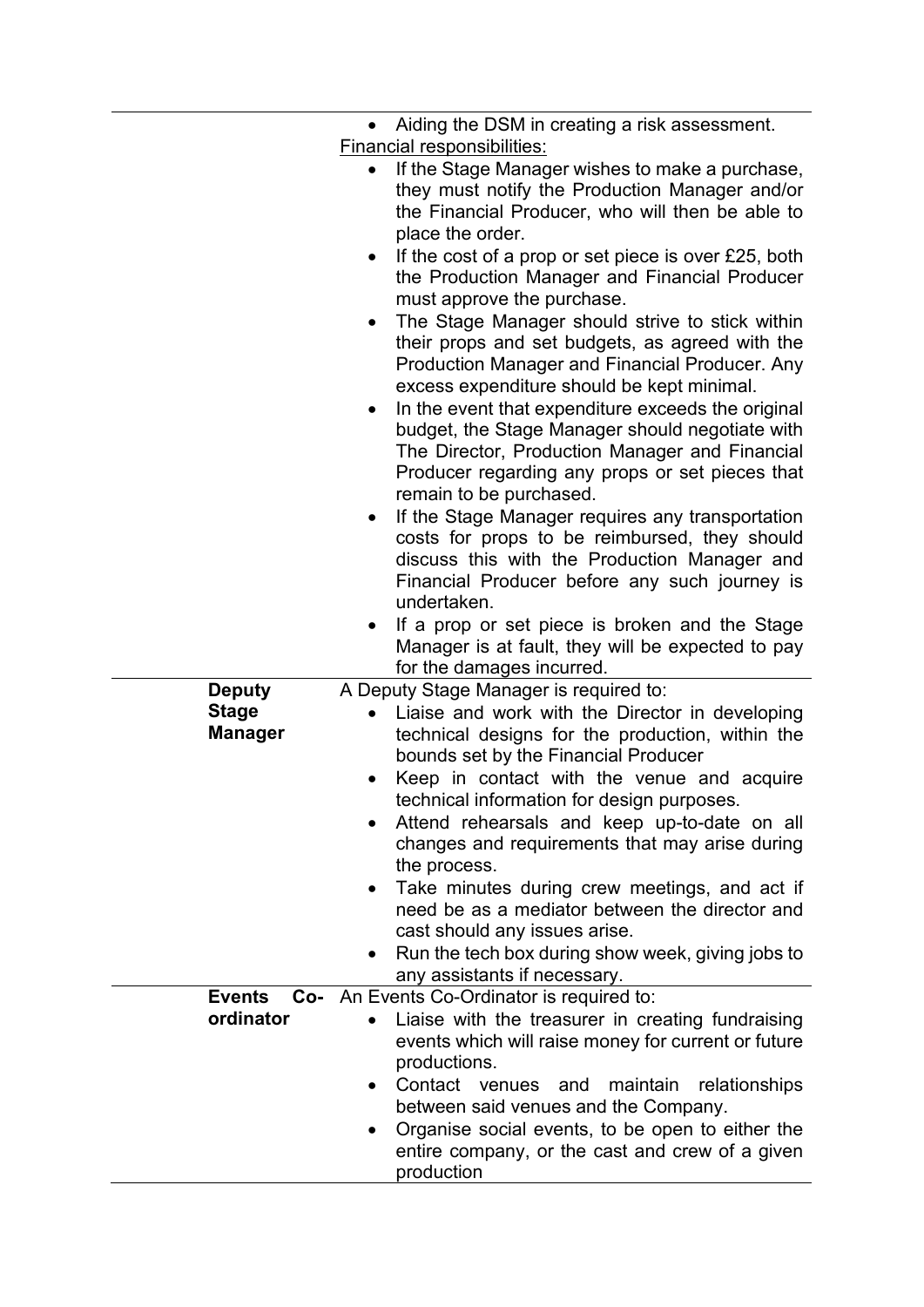|                     | Liaise with the financial producer in keeping an<br>$\bullet$<br>up-to-date budget and adjusting fundraising |
|---------------------|--------------------------------------------------------------------------------------------------------------|
|                     | efforts if necessary                                                                                         |
| <b>Financial</b>    | A Financial Producer is required to:                                                                         |
| <b>Producer</b>     | Liaise with the Treasurer, keeping them notified of                                                          |
|                     | the financial situation of a given production                                                                |
|                     | Maintain a thorough budget, taking into account<br>$\bullet$                                                 |
|                     | the wishes of the director and designers.                                                                    |
|                     | Keep the Events Co-Ordinator updated on any                                                                  |
|                     | further fundraising requirements.                                                                            |
|                     | With the Treasurer, manage the taking in and                                                                 |
|                     | paying out of show funds.                                                                                    |
| <b>Costume</b>      | A costume designer is required to:                                                                           |
| <b>Designer</b>     | Source costumes                                                                                              |
|                     | Create, sew or design costumes that either cannot<br>$\bullet$                                               |
|                     | be sourced or would better suit being made                                                                   |
|                     | Caring for any costume pieces on their person<br>٠                                                           |
|                     | Storing costumes prior to the show week. This<br>٠                                                           |
|                     | does not necessarily have to be within the                                                                   |
|                     | Costume Designer's own home, but it must be a                                                                |
|                     | safe location.                                                                                               |
|                     | Transportation of costumes to and from                                                                       |
|                     | rehearsals and shows.                                                                                        |
|                     | Ensure that costumes are maintained throughout                                                               |
|                     | the process. This does not necessarily have to be                                                            |
|                     | done directly by the Costume Designer, but they                                                              |
|                     | must take responsibility for co-ordination of                                                                |
|                     | cleaning.                                                                                                    |
|                     | Supporting the Stage Manager to maintain<br>$\bullet$                                                        |
|                     | appropriate conduct backstage                                                                                |
| <b>Merchandise</b>  | A merchandise co-ordinator is required to:                                                                   |
| <b>Co-ordinator</b> | Take responsibility for the design, production,                                                              |
|                     | delivery, storage, and transport of merch                                                                    |
|                     | Take responsibility for the sale of merch, the                                                               |
|                     | recording of sales and the safe storage of money                                                             |
|                     | made from these sales.                                                                                       |
|                     | Take responsibility for keeping merch payments                                                               |
|                     | separate from charitable donations made at the                                                               |
|                     | merch stand (and making sure this money is                                                                   |
|                     | safely handed over to finance)                                                                               |
|                     | Take responsibility for setting up and packing                                                               |
|                     | away the merch stand                                                                                         |
| <b>Stage</b>        | A stage combat co-ordinator is required to:                                                                  |
| Combat              | Have the relevant qualifications to be able to teach                                                         |
| Co-ordinator        | stage combat safely                                                                                          |
|                     | Work with the relevant creatives to choreograph                                                              |
|                     | fight scenes that are in-keeping<br>with the                                                                 |
|                     | production                                                                                                   |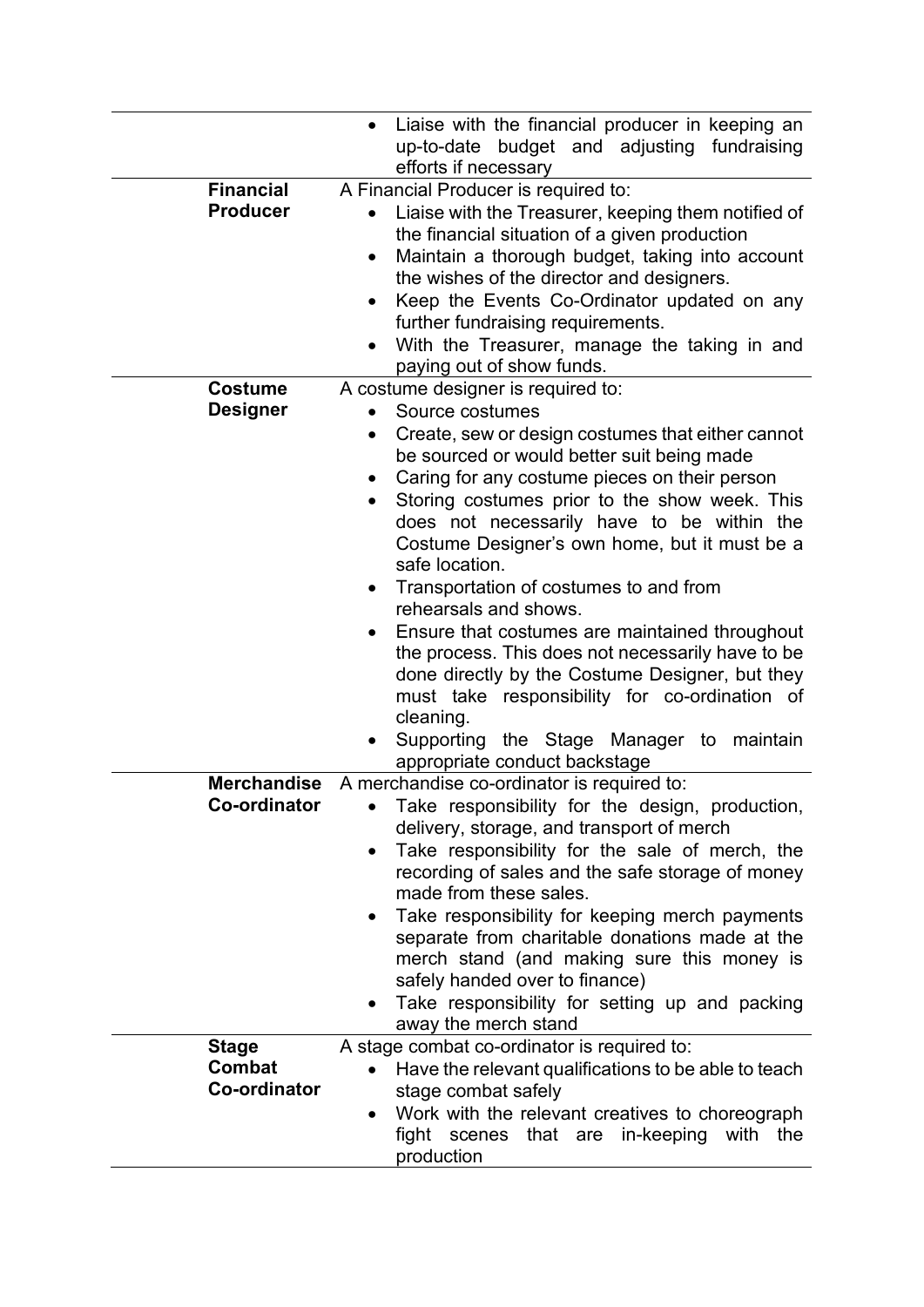|                                   | Ensure that all relevant safety precautions have<br>been taken in line with the Health and Safety<br>policy and each show's risk assessment                                                                                                                                                                                                                                                                             |
|-----------------------------------|-------------------------------------------------------------------------------------------------------------------------------------------------------------------------------------------------------------------------------------------------------------------------------------------------------------------------------------------------------------------------------------------------------------------------|
| Choreograp                        | A choreographer is required to:                                                                                                                                                                                                                                                                                                                                                                                         |
| her                               | Work with the director to determine<br>what<br>choreography is required for the production<br>Choreograph all relevant numbers<br>٠<br>Teach choreography to performers<br>$\bullet$<br>Ensure that technique is taught as part of the<br>show process to all performers<br>Ensure that all relevant safety precautions have<br>been taken in line with the Health and Safety<br>policy and each show's risk assessment |
| <b>Musical</b>                    | A musical director is required to:                                                                                                                                                                                                                                                                                                                                                                                      |
| <b>Director</b>                   | Attend creative team meetings with the Director<br>and Choreographer to develop the overall vision<br>of the show                                                                                                                                                                                                                                                                                                       |
|                                   | Study the script and music<br>Participate in auditions, evaluate the vocal abilities<br>$\bullet$<br>of all auditionees and offer suggestions on which<br>individual might be best suited to each role based<br>on vocal performance<br>responsibility<br>the<br>Take<br>for<br>collating<br>$\bullet$                                                                                                                  |
|                                   | orchestra/band<br>Teach music to the cast and musicians<br><b>Attend rehearsals</b><br>$\bullet$                                                                                                                                                                                                                                                                                                                        |
|                                   | Lead regular warm-ups with the cast and<br>musicians before shows<br>Normally serves as the conductor during live<br>$\bullet$<br>performances, directing the orchestra                                                                                                                                                                                                                                                 |
| <b>Sound</b>                      | A sound engineer is required to:                                                                                                                                                                                                                                                                                                                                                                                        |
| <b>Engineer</b>                   | Work with the Deputy Stage Manager, Director<br>and (if applicable) Musical Director to co-ordinate<br>a sonic field for a production                                                                                                                                                                                                                                                                                   |
| Photographe                       | A photographer is required to:                                                                                                                                                                                                                                                                                                                                                                                          |
| r                                 | Take responsibility for taking photos of the cast,<br>rehearsals and show and either editing, or<br>transferring the photos to the person editing them<br>(i.e. the relevant Publicity Officer).<br>Take responsibility for assisting the publicity<br>$\bullet$<br>officer when and where they require it with the<br>social media etc.                                                                                |
| <b>Show</b>                       | The show publicity co-ordinator is required to:                                                                                                                                                                                                                                                                                                                                                                         |
| <b>Publicity Co-</b><br>ordinator | Ensure that all show publicity is compliant with the<br>Company publicity and values                                                                                                                                                                                                                                                                                                                                    |
|                                   | To sit on the Marketing Board as Creative<br>$\bullet$<br>Representative for the project                                                                                                                                                                                                                                                                                                                                |
|                                   | Create high quality graphics for use in promotional<br>$\bullet$<br>material by the Company                                                                                                                                                                                                                                                                                                                             |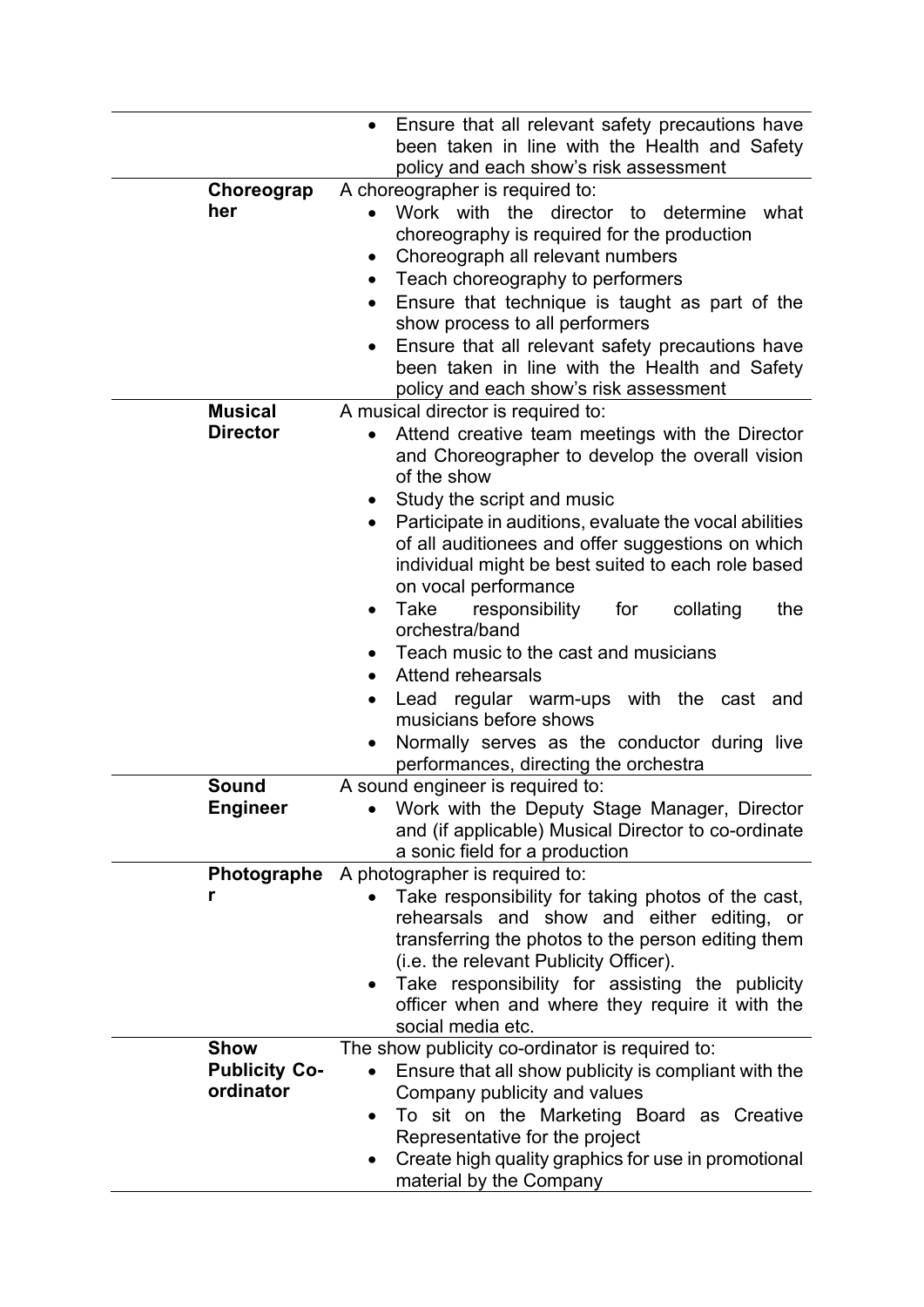|                        | Liaise with theatres to ensure that our publicity is<br>$\bullet$<br>in line with their requirements<br>Create high quality designs for merchandise in                                                                                                                              |
|------------------------|-------------------------------------------------------------------------------------------------------------------------------------------------------------------------------------------------------------------------------------------------------------------------------------|
|                        | whatever file format is needed                                                                                                                                                                                                                                                      |
|                        | other<br>creatives/creative<br>Assist<br>any<br>٠                                                                                                                                                                                                                                   |
|                        | assistants/performers with endeavours related to<br>publicity                                                                                                                                                                                                                       |
| 5.3<br><b>Creative</b> | The occupant for each of these roles will be different for                                                                                                                                                                                                                          |
| <b>Assistants</b>      | each production and may include members of the Board<br>of Directors. This list occupies the roles which MAY be                                                                                                                                                                     |
| <b>Assistant</b>       | included in a production and what that role would entail.<br>An assistant stage manager is responsible for:                                                                                                                                                                         |
| <b>Stage</b>           | Props and Set:                                                                                                                                                                                                                                                                      |
| <b>Manager</b>         | • Assisting the Stage Manager in sourcing props<br>and set pieces.                                                                                                                                                                                                                  |
|                        | If the Assistant Stage Manager finds a potential<br>$\bullet$<br>prop or set source, they must report this to the<br>Stage Manager.                                                                                                                                                 |
|                        | Assisting the Stage Manager in creating props<br>and set pieces.                                                                                                                                                                                                                    |
|                        | Aiding the Stage Manager in transporting/ making<br>arrangements for the transportation of props and<br>set pieces.                                                                                                                                                                 |
|                        | Responsible for any props on their person.<br>$\bullet$<br>The Assistant Stage Manager may be asked to<br>$\bullet$<br>store a few props within their home, or within<br>another safe location.<br>This is<br>subject to<br>between the ASM<br>negotiation<br>and Stage<br>Manager. |
|                        | Responsible for helping to set up props tables and<br>keeping these organised.                                                                                                                                                                                                      |
|                        | Responsible for helping to move props between<br>tables as directed by the Stage Manager.                                                                                                                                                                                           |
|                        | Responsible for helping move set on and offstage<br>as directed by the Stage Manager.                                                                                                                                                                                               |
|                        | <b>Backstage Conduct:</b>                                                                                                                                                                                                                                                           |
|                        | Responsible for supervising/helping to supervise<br>their assigned table or position on show night.                                                                                                                                                                                 |
|                        | If the Assistant Stage Manager witnesses an<br>incident, they should report this to the Welfare<br>Officer as soon as possible.                                                                                                                                                     |
|                        | The Assistant Stage Manager should take<br>precautions to minimise any health and safety<br>risks to themselves and others whilst backstage.                                                                                                                                        |
|                        | Responsible for calling actors/ aiding in calling the<br>show if necessary.                                                                                                                                                                                                         |
|                        | Aiding in setting up microphones if necessary.<br>Operating technical equipment if necessary, and<br>only with prior training.                                                                                                                                                      |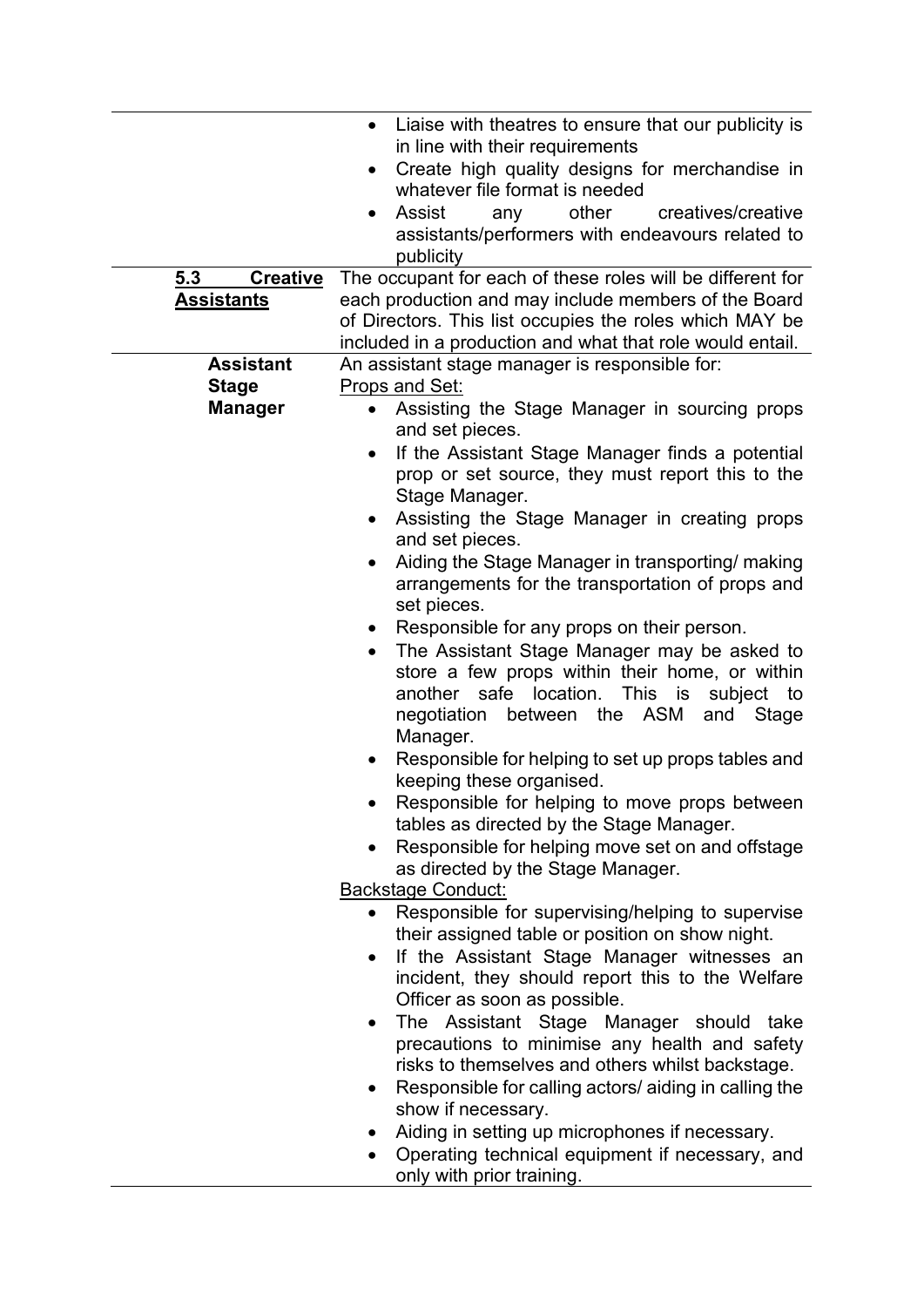|                  | Handling props and set pieces safely<br>and<br>$\bullet$                                                        |
|------------------|-----------------------------------------------------------------------------------------------------------------|
|                  | responsibly.<br>Following a cue sheet if necessary.                                                             |
|                  | <b>Financial Responsibilities:</b>                                                                              |
|                  | If a prop or set piece is broken and the Assistant                                                              |
|                  | Stage Manager is at fault, they will be expected to                                                             |
| <b>Assistant</b> | pay for the damages incurred.                                                                                   |
| <b>Deputy</b>    | An Assistant Deputy Stage Manager is required to:<br>Maintain contact with the Deputy Stage Manager,            |
| <b>Stage</b>     | carrying out tasks set to the greatest extent of their                                                          |
| <b>Manager</b>   | ability                                                                                                         |
|                  | Support the Deputy Stage Manager in any                                                                         |
|                  | technical capacity during the dress, tech and show                                                              |
| <b>Stagehand</b> | A Stagehand is required to:                                                                                     |
|                  | Support the creatives in any capacity that they<br>require during the dress, tech and show.                     |
| <b>Assistant</b> | An Assistant Producer will:                                                                                     |
| <b>Producer</b>  | Maintain contact with the Financial Producer and                                                                |
|                  | Events Co-Ordinator, carrying out tasks set to the<br>greatest extent of their ability                          |
|                  | An Assistant Producer may be called on to run an<br>٠                                                           |
|                  | additional fundraiser in the instance that the                                                                  |
|                  | Producers require this                                                                                          |
| <b>Assistant</b> | An Assistant Show Publicity Co-ordinator is required to:                                                        |
| <b>Costumer</b>  | Maintain contact with the Costumer, carrying out                                                                |
|                  | tasks set to the greatest extent of their ability<br>Per the Costume Designer's instructions, they<br>$\bullet$ |
|                  | may be called on to take responsibility for storage                                                             |
|                  | or maintenance of costumes during the show run                                                                  |
|                  | If a costume is broken/ripped/damaged outside<br>$\bullet$                                                      |
|                  | of its proper use in the show and the Assistant                                                                 |
|                  | Costumer is at fault, they will be expected to pay                                                              |
|                  | for the damages incurred.                                                                                       |
| <b>Assistant</b> | An Assistant Musical Director is required to:                                                                   |
| <b>Musical</b>   | Maintain<br>contact with the<br><b>Musical</b><br>Director,                                                     |
| <b>Director</b>  | carrying out tasks set to the greatest extent of their                                                          |
|                  | ability<br>Support the Musical Director in any capacity                                                         |
|                  | during the dress, tech and show                                                                                 |
|                  | They may be called on to run a rehearsal or                                                                     |
|                  | several rehearsals, per the direction of the Musical<br><b>Director</b>                                         |
| <b>Assistant</b> | An Assistant Choreographer is required to:                                                                      |
| Choreograp       | Maintain contact with the Choreographer, carrying                                                               |
| her              | out tasks set to the greatest extent of their ability                                                           |
|                  | Support the Choreographer in any capacity during<br>the dress, tech and show                                    |
|                  |                                                                                                                 |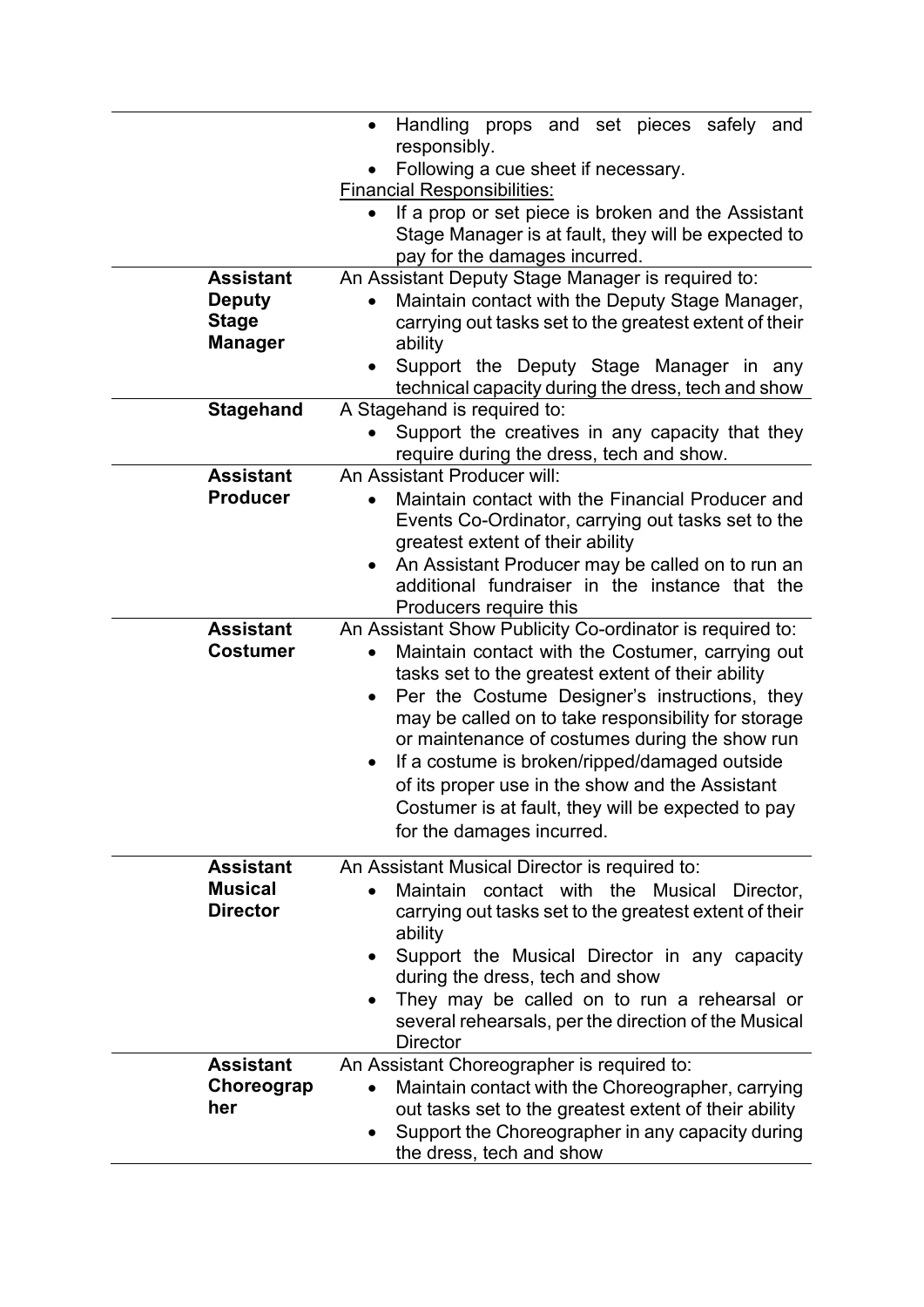|                                                                      | They may be called on to run a rehearsal or<br>$\bullet$<br>several rehearsals, per the direction of the Musical<br><b>Director</b>                                                                                                                                                                                                                                                                                                                                                                                                                                                                                                                                                                   |
|----------------------------------------------------------------------|-------------------------------------------------------------------------------------------------------------------------------------------------------------------------------------------------------------------------------------------------------------------------------------------------------------------------------------------------------------------------------------------------------------------------------------------------------------------------------------------------------------------------------------------------------------------------------------------------------------------------------------------------------------------------------------------------------|
| <b>Assistant</b><br><b>Show</b><br><b>Publicity Co-</b><br>ordinator | An Assistant Show Publicity Co-ordinator is required to:<br>Maintain contact with the Show Publicity Officer,<br>carrying out tasks set to the greatest extent of their<br>ability<br>Ensure that all publicity is in line with the Company<br>values<br>If in doubt, report back to the Board Publicity<br>Officer                                                                                                                                                                                                                                                                                                                                                                                   |
| 5.4<br><b>Band</b><br><b>Members</b>                                 | The occupant of these roles will do the following.                                                                                                                                                                                                                                                                                                                                                                                                                                                                                                                                                                                                                                                    |
|                                                                      | A band member is required to:<br>Audition/apply for their role under the instruction<br>of the Musical Director<br>Attend all relevant rehearsals under the instruction<br>٠<br>of the Musical Director<br>Attend the Sitzprobe having already studied the<br>music<br>Learn all relevant musical parts<br>Provide or help the Musical Director to organise<br>$\bullet$<br>rent of your musical instrument<br>Be present and engaged with the show and<br>rehearsal process<br>Attend all shows<br>In the instance that you are absent, ensure that<br>you have organised a dep with the Musical<br>Director and that your part is covered<br>Perform to the best of their ability in the production |
| 5.5 Performer                                                        | In this company we do not believe that any character role<br>is of more or less importance than any other in a<br>production. Therefore, all performers are held to the<br>same standard and have the same requirements.                                                                                                                                                                                                                                                                                                                                                                                                                                                                              |
|                                                                      | A performer is required to:<br>Audition for their part<br>Comply with and fulfil the expectations and<br>$\bullet$<br>obligations of their Contract<br>Publicise the Company and their production per<br>$\bullet$<br>the instruction and guidance of the Board of<br>Directors and Creative Team. This includes<br>sharing social media posts about the show,<br>posting rehearsal photos to personal social media,<br>etc.<br>Adhere to our values and behave appropriately in<br>any capacity where they are a representative of<br>the Company<br>Actively engage in the rehearsal and Company<br>process                                                                                         |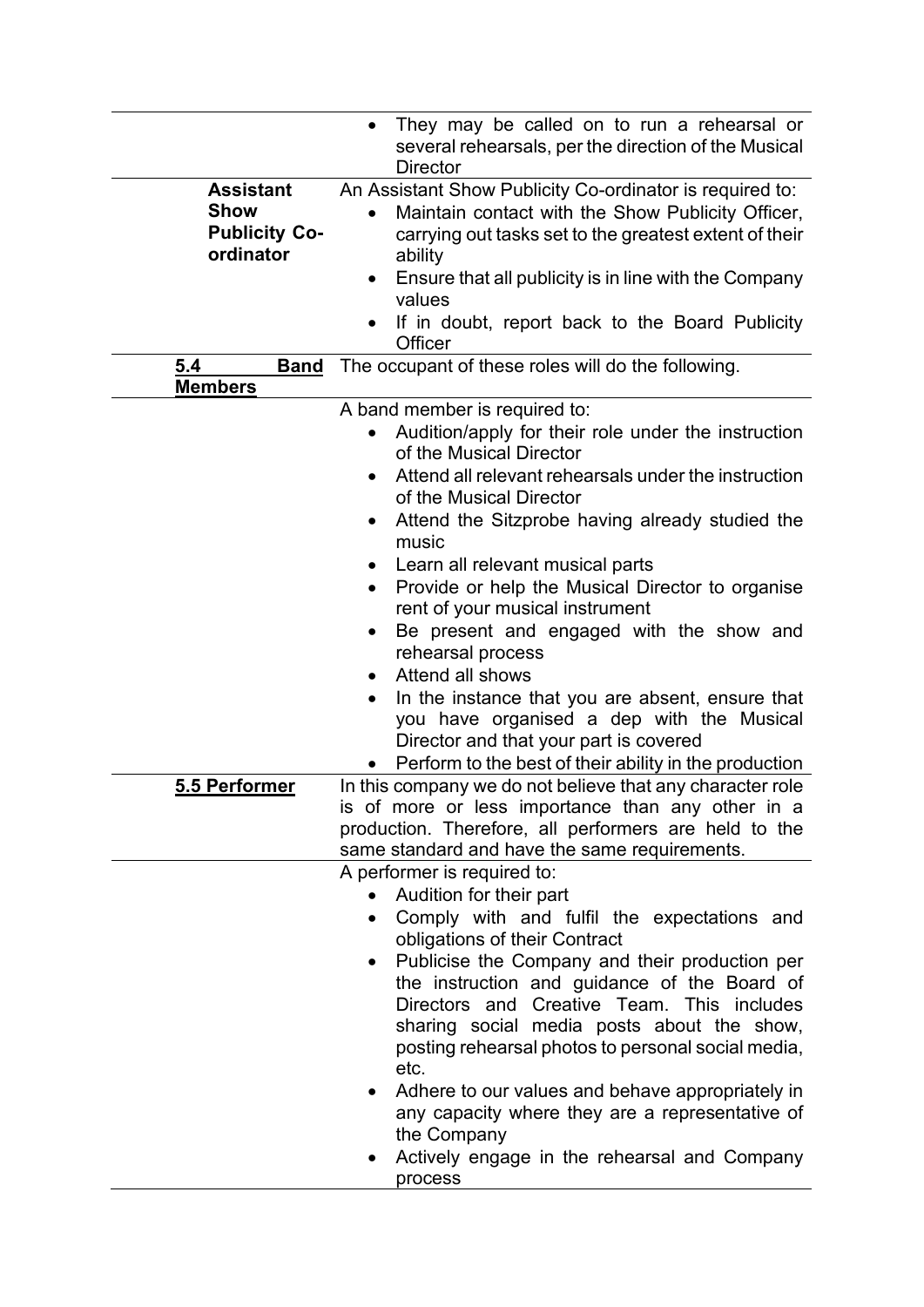|                       |                   | per all of their<br>present and engaged<br>Be<br>$\bullet$<br>contractual commitments                                                |
|-----------------------|-------------------|--------------------------------------------------------------------------------------------------------------------------------------|
|                       |                   | Perform to the best of their ability in the production                                                                               |
| 6. Meetings           |                   | This section details the various types of meetings which may                                                                         |
|                       |                   | happen with the Company and how frequently they ought to take                                                                        |
|                       | place.            |                                                                                                                                      |
| 6.1                   | <b>Annual</b>     | The Annual General Meeting will be held in August of                                                                                 |
| <b>General</b>        |                   | every year. The maximum time between AGMs will be 15                                                                                 |
| <b>Meetings (AGM)</b> |                   | months, to allow for unexpected circumstances where in                                                                               |
|                       |                   | one year the AGM may be held later in the year.                                                                                      |
|                       |                   | This will be held via conference call.<br>Members will be notified 28 days in advance of the                                         |
|                       |                   | meeting by an announcement on our social media.                                                                                      |
|                       |                   | Members must submit items for discussion up to 7 days                                                                                |
|                       |                   | prior to the AGM.                                                                                                                    |
|                       |                   | The quorum for the AGM will be the members of the                                                                                    |
|                       |                   | Board in addition to at least one member of the creative                                                                             |
|                       |                   | teams of the current shows.                                                                                                          |
| 6.2 Board/            |                   | The Board will meet monthly to discuss matters relating                                                                              |
| <b>Creative</b>       |                   | to management of the Company.                                                                                                        |
| <b>Meetings</b>       |                   | Individual creative crews are required to meet at least                                                                              |
|                       |                   | fortnightly and feedback to the Board within 5 days of the                                                                           |
| 6.3 Special           |                   | meeting.<br>A Special General Meeting, if called, will be announced                                                                  |
| General               |                   | via social media 28 days in advance of the meeting. For                                                                              |
| <b>Meetings</b>       |                   | a matter to be discussed it must be submitted up to 7                                                                                |
|                       |                   | days prior to the meeting. The quorum is the Board of                                                                                |
|                       |                   | Directors and at least one member of the creative teams                                                                              |
|                       |                   | of the current shows.                                                                                                                |
| 7. Rules for          |                   | Meetings will be chaired by the Production Manager and minuted                                                                       |
| procedure for         |                   | by the Secretary. They will follow an agenda which will be                                                                           |
| meetings              |                   | published at the beginning of the meeting. Any present Company                                                                       |
|                       |                   | member may request an item be added to the agenda prior to the                                                                       |
|                       | said meeting.     | meeting. The minutes will be available to all members invited to                                                                     |
|                       |                   | All meetings will maintain a level of professionalism and bullying                                                                   |
|                       |                   | or aggressive language will not be tolerated.                                                                                        |
|                       |                   | All questions that arise at any meeting will be discussed openly                                                                     |
|                       |                   | and the meeting will seek to find general agreement that everyone                                                                    |
|                       |                   | present can agree to.                                                                                                                |
|                       |                   | If a consensus cannot be reached a vote will be taken and a                                                                          |
|                       |                   | decision will be made by a simple majority of members present. If                                                                    |
|                       |                   | the number of votes cast on each side is equal, the chair of the                                                                     |
|                       |                   | meeting shall have an additional casting vote.                                                                                       |
| 8. Finances           |                   | The Company's finances will be organised by the Treasurer of the<br>Board of Directors, supervised by the Chair and in co-ordination |
|                       |                   | with the individuals responsible for the finances of any particular                                                                  |
|                       | project.          |                                                                                                                                      |
|                       |                   | The process by which this will be managed is detailed in the                                                                         |
|                       | Financial Policy. |                                                                                                                                      |